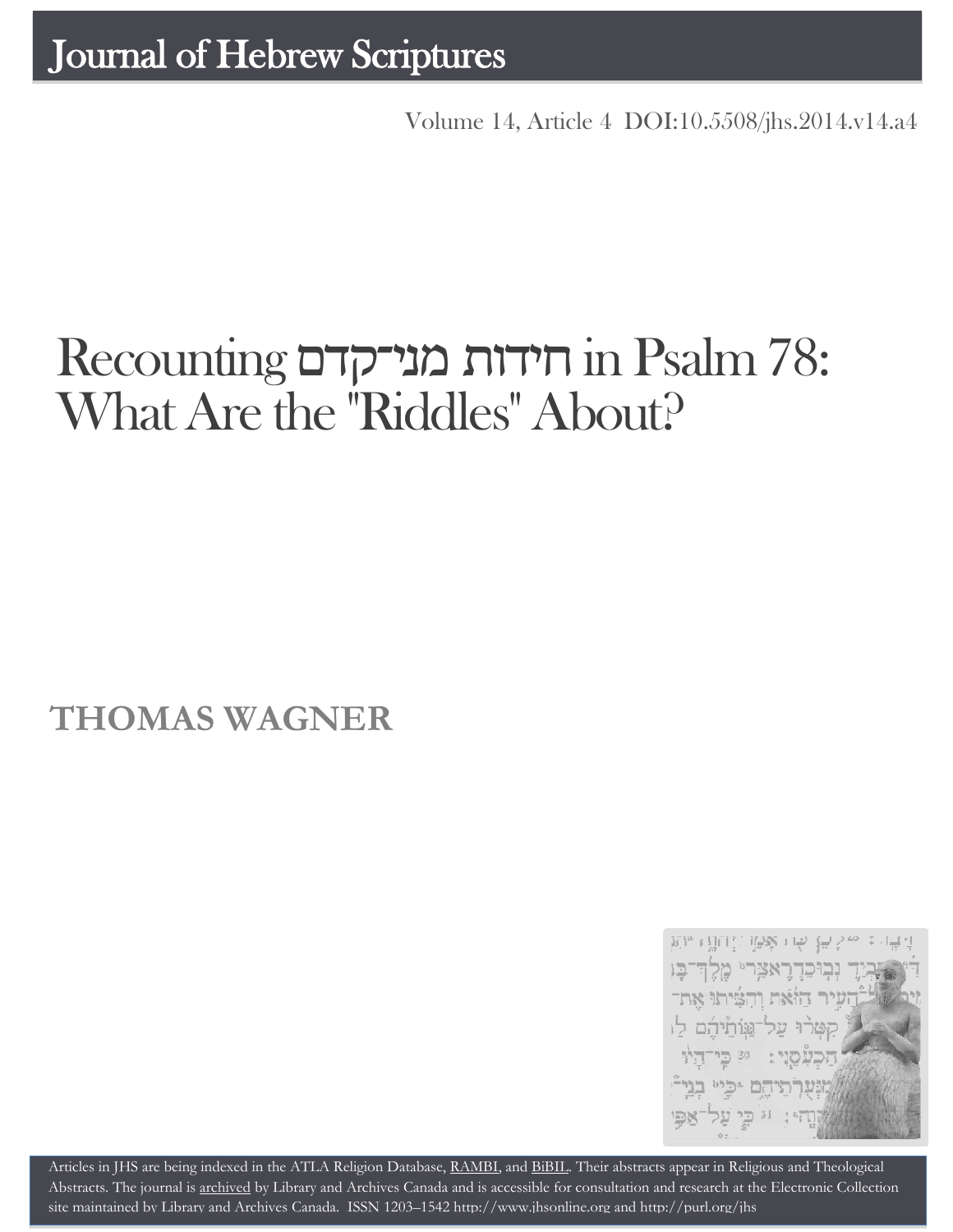### **RECOUNTING** מני־קדם חידות **IN PSALM 78: WHAT ARE THE "RIDDLES" ABOUT?**

#### THOMAS WAGNER BERGISCHE UNIVERSITÄT WUPPERTAL

"Form follows function." Some forty years after the American sculptor H. Greenough expressed this insight in 1852, L. Sullivan, one of the representatives of the Chicago School, adapted and expanded it in his article "The tall office building artistically considered," arguing that "it is the pervading law of all things organic and inorganic, of all things physical and metaphysical, of all things human and all things super-human, of all true manifestations of the head, of the heart, of the soul, that the life is recognizable in its expression, that form ever follows function. This is the law."<sup>1</sup> If one were to turn his insight around, one could also assume that it is possible to deduce function from form. At almost the same time as Sullivan described the meaning of form for Visual Arts and Architecture, H. Gunkel (1862-1932) put forward the basic principles of form-critical investigation of the Hebrew Bible. Influenced by the insights of the emerging empirical sciences, as well as oriental studies, classical philology, and the first investigations of linguistic studies, he showed that it is possible to reconstruct the socio-historical background of texts by analyzing their form. Stressing the so-called *Sitz im Leben* of a given text, Gunkel demonstrated that the function of a text in its original social setting could be determined by studying the form of that text. It is the form that enables the intention of the author to be reconstructed because it is precisely the form that enables the message of the text to be situated within its social context. Insofar as the law expressed by Greenough is applicable to ancient texts, too, "form follows function."

<sup>1</sup> L. Sullivan, "The Tall Office Building Artistically Considered," *Lippincott's Magazine* 57 (1896), 403-9 (408).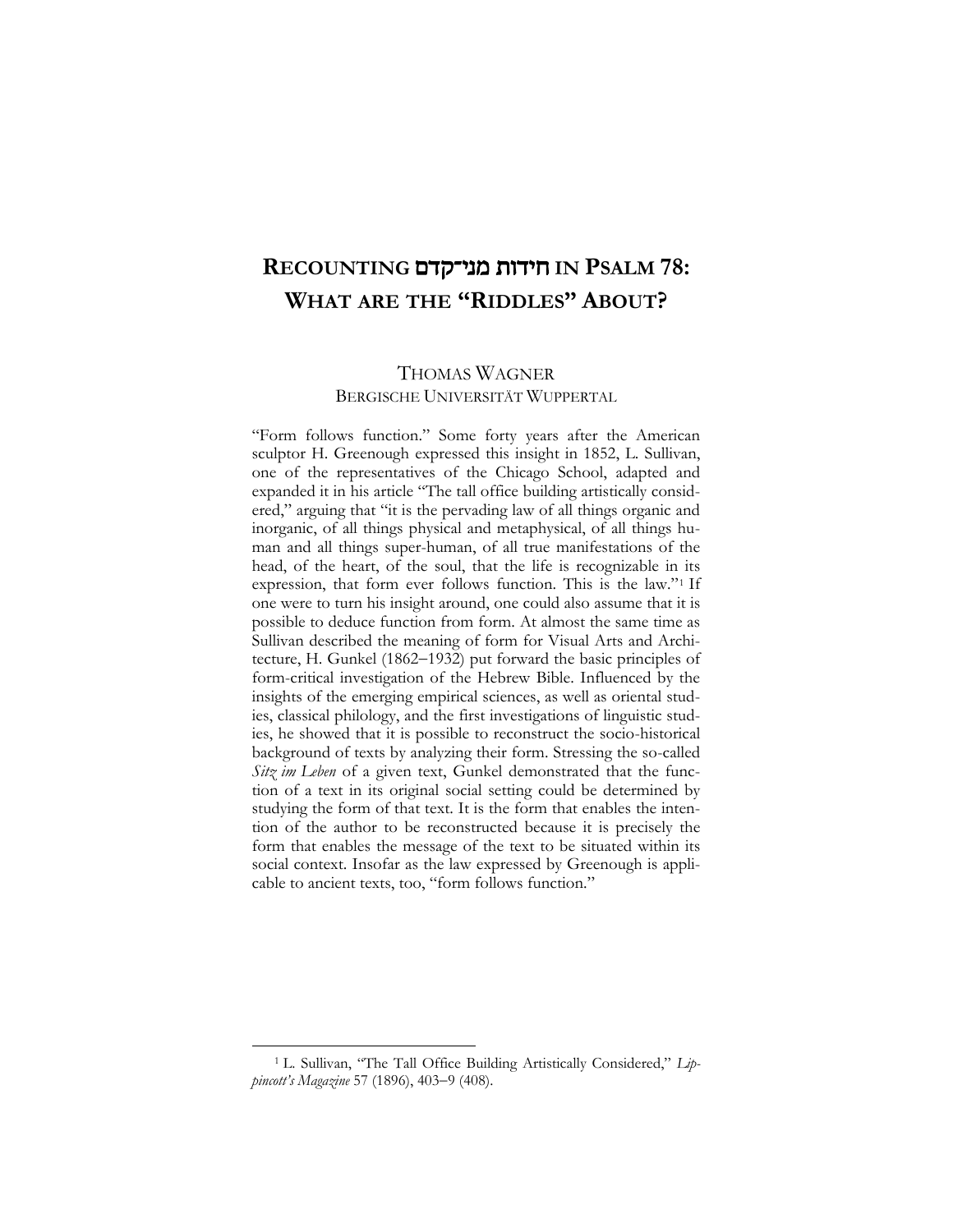#### **1. FORM AND METRIC STRUCTURE**

The position advanced by Gunkel in "Schöpfung und Chaos" (1895), <sup>2</sup> "Grundprobleme der israelitischen Literaturgeschichte" (1906)<sup>3</sup> and "Einleitung in die Psalmen" (1933)<sup>4</sup> dominated genre criticism in the study of the Hebrew Bible for more than eighty years. Even though genre criticism later become a form of criticism that concentrated on the final form of a text,<sup>5</sup> the question of the social (or literal) setting of a text remains relevant. Investigations of psalms and other songs focus, in particular, on describing and categorizing them by genre. In many cases the description of the form is determined by the content of the song, even if the song itself mentions a genre or form. In this case, one would assume that the genre or form should be interpreted according to the author's own terms.

Concerning Ps 78, the subject of this investigation, the formcritical interpretation of this psalm has for a long time focused on its content. It has been described as a "historical psalm" in many studies. Its form has been compared to that of Ps 105 and Ps 106, two psalms that provide a reflection on history.<sup>6</sup> While Ps 105 is a prayer of thanks for God's salvation, Ps 106 expresses the people's hope that God might remember his covenant once his anger has been allayed. By retelling the story of Israel and its past failures, the psalmist reveals his understanding of why God judged his people: Israel broke the conditions of the covenant and was exiled as a result. In this sense, Ps 105 and Ps 106 show the two sides of God's story with his people by emphasizing both God's grace and the failures of Israel.<sup>7</sup> The end of Ps 106 strongly suggests that both

<sup>2</sup> H. Gunkel, *Schöpfung und Chaos in Urzeit und Endzeit: Eine religionsgeschichtliche Untersuchung über Gen. 1 und Ap. Joh. 12* (Göttingen: Vandenhoeck & Ruprecht 1895).

<sup>3</sup> H. Gunkel, "Grundprobleme der israelitischen Literaturgeschichte," *Deutsche Literaturzeitung* 27 (1906), 1797-1800, 1861-66.

<sup>4</sup> H. Gunkel, *Einleitung in die Psalmen: Die Gattungen der religiösen Lyrik Israels* (completed and posthumously published by J. Begrich; *Göttinger Handkommentar zum Alten Testament*. Ergänzungsband zur II. Abteilung; Göttingen: Vandenhoeck & Ruprecht, 1933).

<sup>5</sup> Cf. G.M. Tucker, *Form Criticism of the Old Testament* (Philadelphia, Pa.: Fortress Press, 1971), 1–21.

<sup>6</sup> Cf. M. Witte, "From Exodus to David—History and Historiography in Psalm 78," in N. Calduch-Benages and J. Liesen (eds.), *History and Identity: How Israel's Later Authors Viewed Its Earlier History* (Deuterocanonical and Cognate Literature Yearbook 2006; Berlin/New York: De Gruyter, 2006), 21–42 (30).

<sup>7</sup> Cf. F. Hartenstein, "Zur Bedeutung der Schöpfung in den Geschichtspsalmen," in R. Achenbach and M. Arneth (eds.), *"Gerechtigkeit und Recht zu üben" (Gen 18,19): Studien zur altorientalischen und biblischen Rechtsgeschichte, zur Religionsgeschichte Israels und zur Religionssoziologie* (BZAR, 13; Wiesbaden: Harrassowitz, 2009), 335–50 (346). Emphasizing the meaning of sin in Ps 106, he wrote, "Ps 106 entfaltet das Sündenbekenntnis. Die Schuld Israels hat ihren Grund im 'Nicht Begreifen' (לא־השכילו) der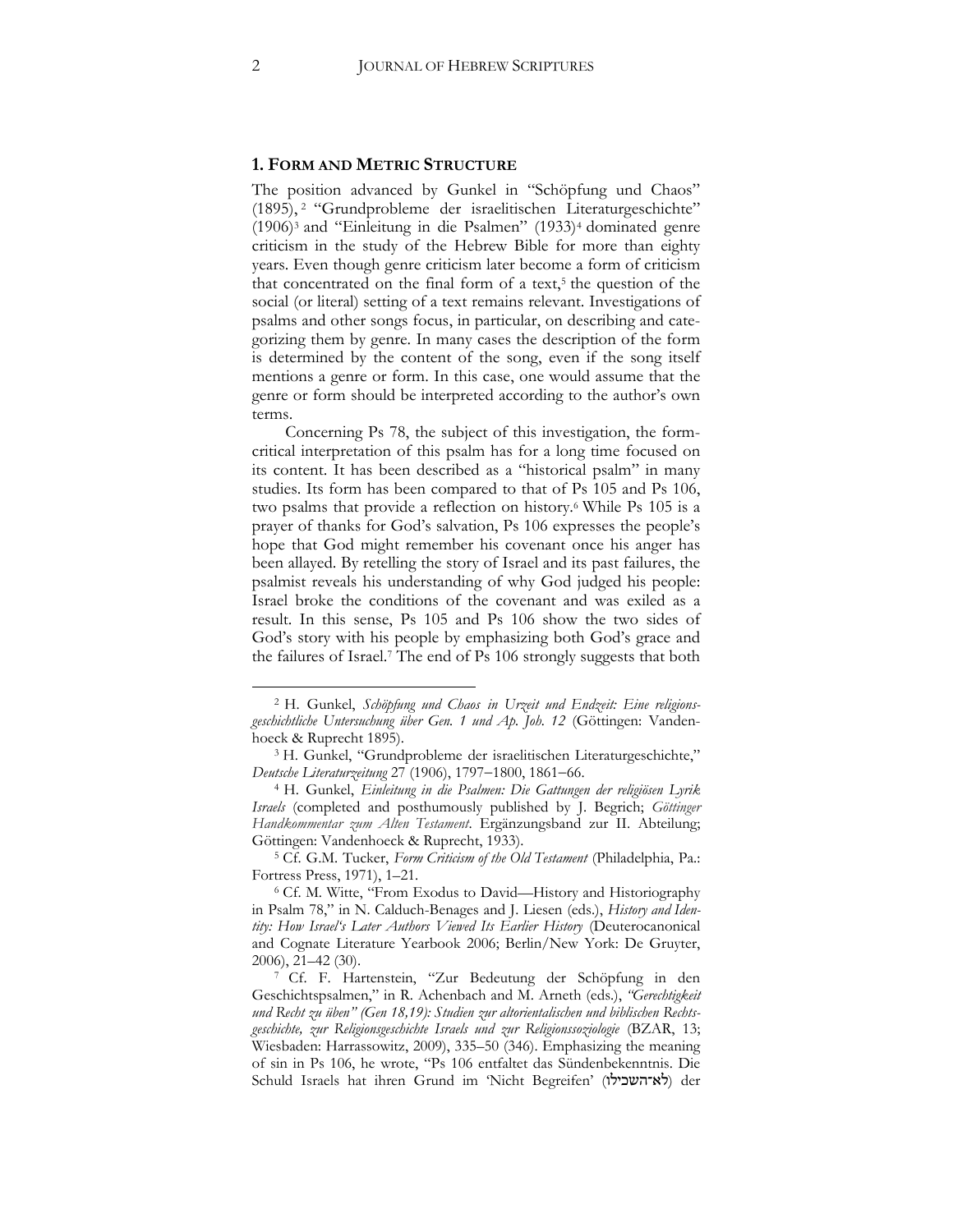psalms were written in times of exile when Israel was scattered among the nations. In accordance with the differing subjects of the two psalms we find two different forms: Ps 105 is a psalm of thanks (see esp. Ps  $105:1-3$ ), Ps 106 is a prayer for help (see esp. Ps 106:4748). The entire composition changes from praising God and recounting his favorable actions towards Israel to a plea from the people to God, asking him to turn from judgment to salvation again. By acknowledging the error of their ways, God's people have taken the necessary step towards securing this salvation; they are now willing to fulfill his torah. Finally, Ps 106 expresses in the form of a plea for help that Israel has learned from its history how it must behave in the future. In this respect, Ps 105 and Ps 106 have the didactic function of teaching Israel to thank God constantly for his salvation and never forget his saving acts.

Ps 78 differs slightly from other "historical psalms" and is not introduced with a call for praise, <sup>8</sup> but it nevertheless shares the same intention as observed in Ps 105 and Ps 106; the author wants the audience to learn from history.<sup>9</sup> Referring to the heading in v. 1a, which was added later, the entire psalm is called a "teaching play."<sup>10</sup> In v. 3 the author states that the people will understand

**.** 

<sup>&#</sup>x27;Wundertaten' JHWHs, die doch zuletzt als seine 'Gnade/Güte' (חסד) erscheinen."

<sup>8</sup> Even if in v.1 the author is not calling upon his people to praise God by retelling his acts of salvation, he emphasizes the need to do so by frequently using ספר *Pi*ʿ*el* "to report praisingly" (vv. 3, 4, 6). On the meaning of ספר *Pi*ʿ*el* in Ps 78, see J. Gärtner, *Die Geschichtspsalmen: Eine Studie zu den Psalmen 78, 105, 106, 135 und 136 als hermeneutische Schlüsseltexte im Psalter* (FAT, 84; Tübingen: Mohr Siebeck, 2012), 46. See further M.E. Tate (*Psalms 51–100* [WBC, 20; Dallas: Word 1990], 284) who stresses the difference between Ps 78 and other "Psalms of History," arguing that "Although its subject matter is similar to those psalms that enumerate Yahweh's activity in Israel's history (cf. Pss 105, 114, 135, 136), Ps 78 does not seem interested in presenting a mere list of the events of Israel's past."

<sup>&</sup>lt;sup>9</sup> Cf. T. Hieke, "Weitergabe des Glaubens (Ps 78:1-8): Versuch zu Syntax und Struktur von Ps 78," *BN* 78 (1995), 49–62 (59). Hieke outlines the aims of the didactic process as follows: insight and passing on (v. 6), trust (v. 7), no oblivion (v. 7), obedience (v. 7) and no intractability (v. 8). See further N. Füglister, "Psalm LXXXVIII [sic!]: Der Rätsel Lösung?," in J.A. Emerton (ed.), *Congress Volume: Leuven 1989* (VTSup, 43; Leiden/Boston: Brill, 1991), 264–97 (267).

<sup>10</sup> Cf. M. Dahood, *Psalms II* (AB, 17; Garden City, N.Y.: Doubleday 1968), 238; Tate, *Psalms 51100*, 281; F.-L. Hossfeld and E. Zenger, *Psalmen 51–100* (Herders theologischer Kommentar zum Altern Testament; Freiburg: Herder, 2000), 419–20. See also the comments of B. Weber ("Psalm 78: Geschichte mit Geschichte deuten," *TZ* 56 [2000], 193–214 [194]), "Er [Ps 78 TW] fügt sich in keine der angestammten Gattungen ein, sondern entlehnt Momente aus verschiedenen Bereichen wie der Geschichtserzählung, der Weisheit und auch der Prophetie. Er hat auf jeden Fall einen geschichtstheologischen Akzent. Ich würde ihn im Blick auf den Selbstanspruch in 1a, 'Tora' zu verkünden, als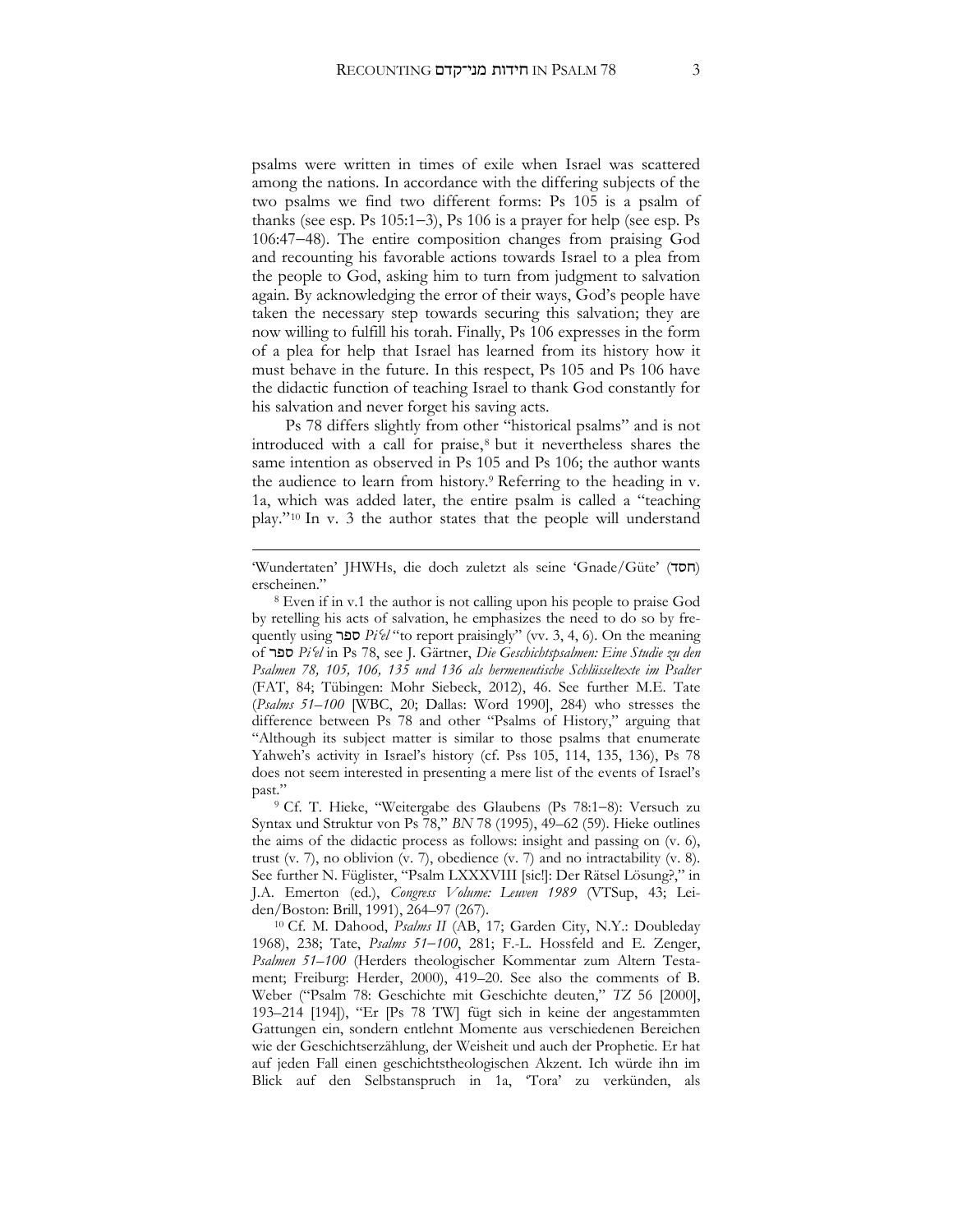what they have heard. What he offers is his "order" (תורתי), which he delivers as a "parable" (שעל  $v. 2$ .<sup>11</sup> This parable is formed out of חידות מני־קדם ("riddles from former times," v. 2).<sup>12</sup> These riddles contain תהלות") praises") of God and his acts for Israel (v. 4). They were passed on so that they might establish faith in God among the coming generations (v. 6) through the remembrance of God's acts of salvation and observance of his orders. While the current generation may behave in this way, the ancestors failed to do so (v. 8). The introduction gives us a clue as to how we should interpret the psalm: it is the author's teaching on how to understand history.<sup>13</sup> In order to follow the author's argumentation, it is important to observe the structure of the text.

The psalm consists mainly of bi-cola 3+3 stanzas. This metric structure is disrupted in thirteen verses which contain tri-cola (vv. 3, 4, 6, 7, 19, 20a, 21, 31, 34, 38a, 49, 50, 55, 71).<sup>14</sup> Vv.19, 20a and 71 differ from all the other tri-colon verses since they each contain a colon to which an original bi-colon was extended. The first colon in v. 19 introduces direct speech. The formula באלהים וידברו in combination with the following אמרו prefaces a question directed to God in the third person plural. V. 19 then continues with a question about God's skills in the third person singular. From a literarycritical perspective this occurrence does not raise an issue. However, the editor of BHS proposes to delete the formula באלהים וידברו for metrical reasons. The word אמרו appears five times within the Psalms of Asaph (Ps 73-83; see Ps 73:11; 74:8; 78:19; 83:5; 83:13). In all cases אמרו introduces a word uttered by one of the wicked or God's enemies. However, in all other cases אמרו appears without another introductory formula. Beside Ps 78:19 the combination of דבר and באלהים appears only once in the Hebrew Bible. In Num 21:5 the formula introduces the people's question as to why God and Moses led them into the wilderness where they do not find any food or water. The statement of the psalmist in Ps

**.** 

<sup>&#</sup>x27;Geschichtsweisung' bezeichnen wollen."

<sup>11</sup> Cf. Dahood (*Psalms II*, 239), "The Hebrew word māšāl signifies properly 'a comparison,' then any proverb (see Ps xlix 5) or saying in which some deeper meaning lies, to be gleaned by means of the hidden comparison."

<sup>12</sup> In general, חידה designates a "riddle," that is, a mystery which can be decoded by the audience. In the book of Ezekiel the term is used synonymously with שׁל מ) cf. V. Hamp, "חידה ḥîḏāh*,*" *TWAT* [1977], 2:870– 74). Thus the חידות are introduced as the content of a שׁל מ in Ps 78:2 and the terms are used to describe the form and content of what follows.

<sup>13</sup> Cf. the remarks of A.F. Campbell ("Psalm 78: A Contribution to the Theology of Tenth Century Israel," *CBQ* 41 [1979], 51–79 [60]), "The introduction sets forth its didactic purpose: to give instruction, involving enigmas from the past and the traditions of Yahweh's saving wonders."

<sup>14</sup> For the determination of the tri-cola verses, cf. D. Mathias, *Die Geschichtstheologie der Geschichtssummarien in den Psalmen* (Beiträge zur Erforschung des Alten Testaments und des antiken Judentums, 35; Frankfurt: Peter Lang, 1993), 48–53.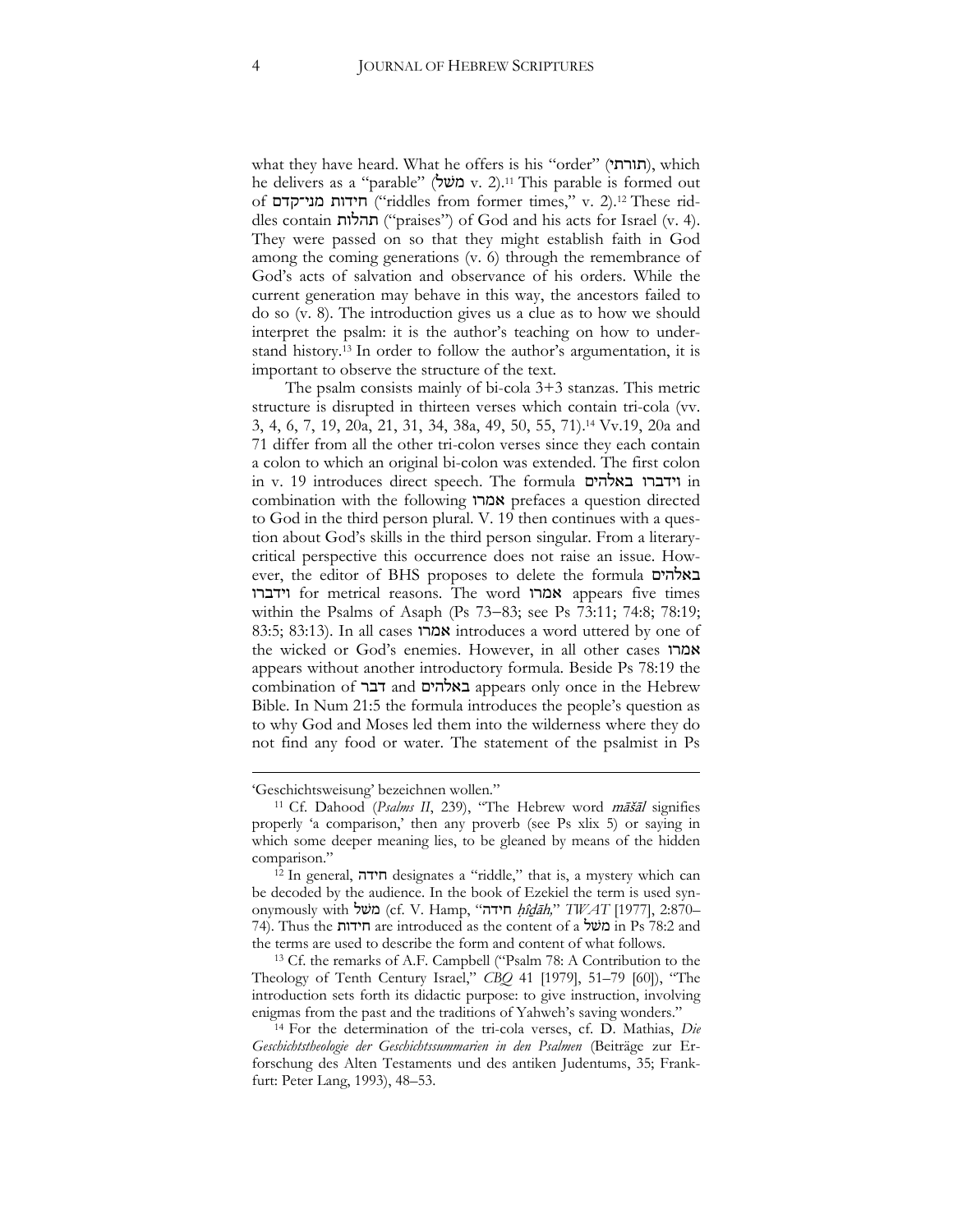78:19 alludes to this situation by allowing the people to pose the question of whether God can furnish a table in the wilderness. Concerning Ps 78:19, it is obvious that אמרו is used to emphasize Israel's sin of provoking God as an act that is committed by wicked people. In the context of the Psalms of Asaph, Israel's behavior in Ps 78 is identified with the disgraceful deeds committed by the infidel. The first colon containing באלהים וידברו was added later to relate v. 19 to the murmuring of the Israelites in Num 21:4-9.

In v. 20 God's provision of water is contrasted with the motif of YHWH giving bread and meat in the desert. Here the flooding of the wadis trumps the image of water emerging from a source in the waste land. The combination of "rock" (מים) and "water" (מים) appears a second time in Ps 78. In v. 15 the psalmist describes God initially "splitting rocks" in the wilderness (יבקע צורים) with the final result that "water will run down like rivers" (ויורד מים כנהרות). The combination of splitting rocks and streaming water in v. 20 follows on from the image used in vv. 15–16, with the redactor completing the image that appeared in the previous passage.

The third colon in v. 71 appears as another late addition since the distinction between Israel and Judah is reversed by the conquest of Israel by the House of David. God is reclaiming his נחלה, which he rejected before.<sup>15</sup> With this requirement the last colon of v. 71 challenges the rejection of Israel and election of Judah, which dominates the final part of Ps 78. The psalmist indicates his desire to include northern Israel as part of the Davidic sphere of influence. This moves beyond the image of God rejecting Israel and electing Judah, Jerusalem, and the house of David, such that Israel becomes an object of God's election again.

All other tri-cola verses do not show any textual problems that would suggest the addition of a colon; they were formulated as tricola from the beginning. When studying these verses it becomes clear that the varying meter serves to subdivide the psalm into passages.

<sup>15</sup> The insertion is a link to Ps 79:1–4 through the catchword נחלה. For the correlation of Ps 78 and Ps 79, cf. S. Holtmann, "Die Asafpsalmen Spiegel der Geschichte Israels: Überlegungen zur Komposition von Ps 73–83. Teil 2," *BN* 123 (2004), 49–63.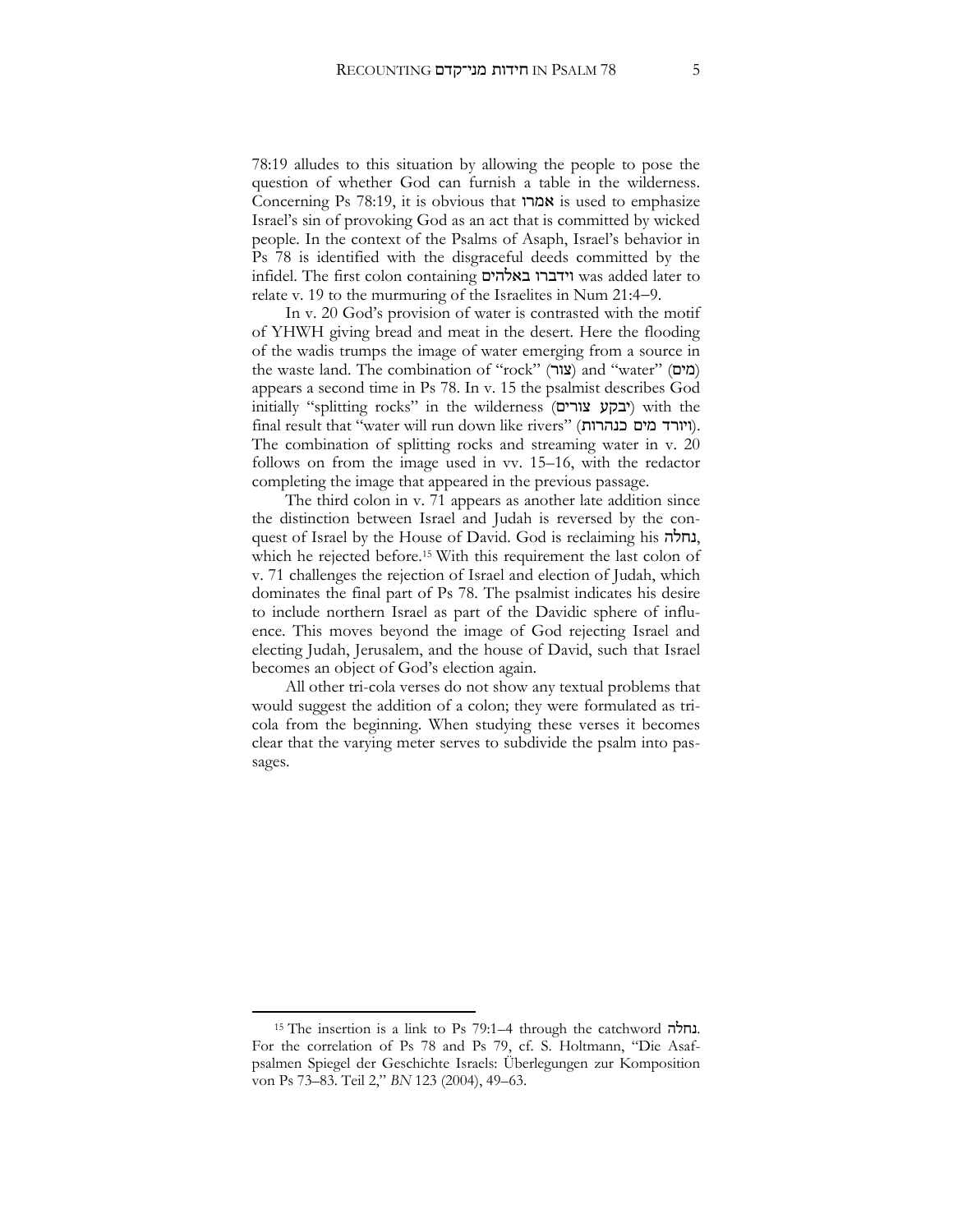| 1bc            | bi-colon  | 32              | bi-colon  |
|----------------|-----------|-----------------|-----------|
| 2              | bi-colon  | 33              | bi-colon  |
| 3              | tri-colon | 34              | tri-colon |
| $\overline{4}$ | tri-colon | 35              | bi-colon  |
| 5a             | bi-colon  | 36              | bi-colon  |
| 5 <sub>b</sub> | bi-colon  | 37              | bi-colon  |
| 6              | tri-colon | 38a             | tri-colon |
| 7              | tri-colon | 38 <sub>b</sub> | bi-colon  |
| 8a             | bi-colon  | 39              | bi-colon  |
| 8b             | bi-colon  |                 |           |
|                |           |                 |           |
| 21             | tri-colon | 44              | bi-colon  |
| 22             | bi-colon  | 45              | bi-colon  |
| 23             | bi-colon  | 46              | bi-colon  |
| 24             | bi-colon  | 47              | bi-colon  |
| 25             | bi-colon  | 48              | bi-colon  |
| 26             | bi-colon  | 49              | tri-colon |
| 27             | bi-colon  | 50              | tri-colon |
| 29             | bi-colon  | 51              | bi-colon  |
| 30             | bi-colon  | 52              | bi-colon  |
| 31             | tri-colon | 53              | bi-colon  |
|                |           | 54              | bi-colon  |
|                |           | 55              | tri-colon |

#### **Structure of Tri-Cola Sequences**

The first passage containing tri-cola verses is extended from vv. 1b–8, with tri-cola appearing in vv. 3, 4, 6 and 7. Taking into account that v. 1a is an introduction that was added later to the psalm, vv. 1b–8 form a closed metric unit of bi-cola and tri-cola sequences. Another unit formed by tri-cola is composed of vv. 21– 27 and 29–31.<sup>16</sup> In this case the tri-cola verses frame the entire passage. A third unit containing tri-cola sequences appears in vv. 32–39 that, like the first unit, sees the tri-cola surrounded by bi-cola verses. However, unlike the first sequence in vv. 1b–8, this passage is composed of two bi-cola—one tri-colon—three bi-cola—one tri-colon—two bi-cola. The fourth unit formed by a tri-cola sequence can be observed in vv. 44–55. This time the author dispenses with a ring structure and forms the sequence of five bi-cola, two tri-cola, four bi-cola, and one tri-colon.<sup>17</sup>

<sup>&</sup>lt;sup>16</sup> V. 28 is a later editorial addition containing a bi-colon with a  $3+2$ stanza. V. 28 repeats the image of the divine gift falling from heaven, as mentioned in v. 27 (cf. Hossfeld and Zenger, *Psalmen 51–100*, 422–23).

<sup>&</sup>lt;sup>17</sup> In forming the last tri-colon, the author uses material that appeared earlier in Ps 78. He stresses the position of Israel in contrast to the other nations by drawing specifically on material that occurs in v. 60 and v. 67 (cf. Hossfeld and Zenger, *Psalmen 51–100*, 424). The adoption of previous material points to a later addition of the tri-cola verse; an addition which depended on pre-existing textual material and expanded the passage in vv. 44–55.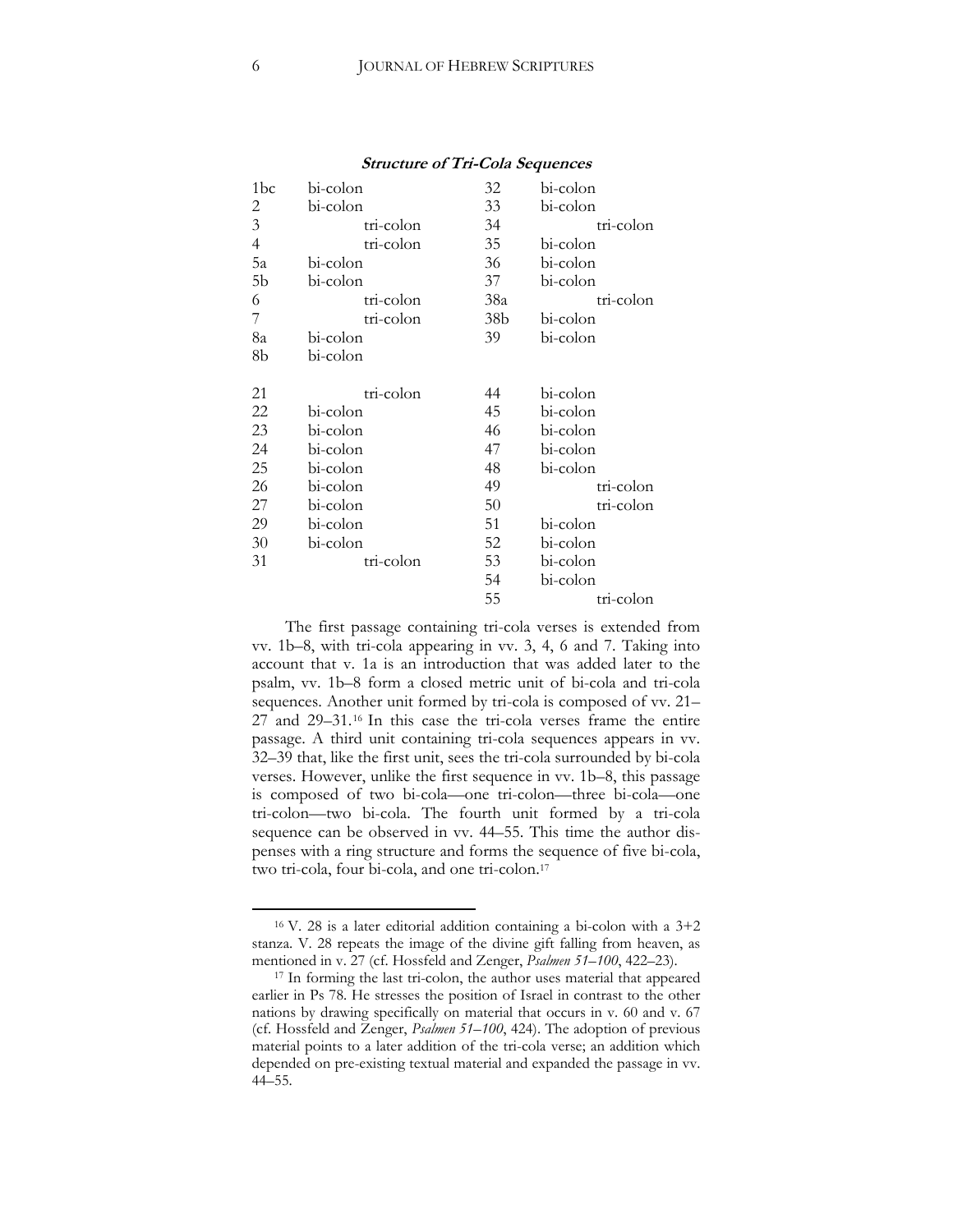#### **2. THE TRI-COLA PASSAGES**

The first tri-cola sequence in vv. 1b–8 is composed as a ring structure, in which vv. 3, 4, 6 and 7 are embedded in three bi-cola passages, each time consisting of two bi-cola.<sup>18</sup> The tri-cola are used here to form inner links. Vv. 3, 4, 6 and 7 describe the process of a grateful passing on of the divine acts of salvation, with the תהלות and the נפלאות) v. 4b) being retold from generation to generation. By retelling the acts of salvation, Israel not only avoids forgetting them (v. 6) but also maintains trust in God (v. 7). Vv. 1bc, 2, 5 and 8 contain the call for praise (v. 1bc)19—the intention of the author being to teach by recounting a parable (v. 2)—and the erection of a testimony in Israel (v. 5), which was ignored by the forefathers (v. 8).<sup>20</sup> While the verses formed as tri-cola reflect on the requested process of passing on across the generations, v. 5 and v. 8 describe the disruption of tradition by a generation of the past. Two generations represent the contrast: the current generation behaves like their own fathers in continuing the praise of God, while their ancestors disrupted the line of tradition by forgetting about the .נפלאות and the תהלות

The second passage containing tri-cola sequences in vv. 21–31 retells the story of the heavenly bread that was given in the wilderness. Vv. 23–27 and 29–31 describe God's acts of safeguarding and ends with the comment that he satisfied Israel's needs but not their desires. This description is framed by the interpretation of Israel's behavior in vv. 21–22 and 30–31.<sup>21</sup> V. 21 and v. 31 are formed as tri-cola sequences introducing and completing the passage. <sup>22</sup> In both verses the inflamed anger of God is mentioned. In v. 21 it is presented as the result of matters that are to follow, in v. 31 as a

<sup>20</sup> For the syntactical connection of vv. 1b–8, see Hieke, *Weitergabe*, 57–59. For the separation between v. 8 and v. 9, see Weber, *Psalm 78*, 194; S. Holtmann, "Die Asafpsalmen als Spiegel der Geschichte Israels: Überlegungen zur Komposition von Ps 73–83. Teil 1," *BN* 122 (2004), 45–79 (48).

<sup>21</sup> Cf. Campbell, *Psalm 78*, 55.

<sup>18</sup> Beyond the metrical structure, the change of subject from v. 8 to v. 9 hints at the separation of the two parts. Vv. 10–11 depend on v. 9 and therefore contain the same subject. Cf. Matthias, *Geschichtstheologie*, 55.

<sup>19</sup> Several investigations emphasize the sapiential tradition by showing the similarities to and semantic correlations with Prov 1:6. Cf. A. Weiser, *Die Psalmen II: 61–150* (ATD, 15; Göttingen: Vandenhoek & Rupprecht, 1955), 366; R.P. Caroll, "Psalm LXXVIII: Vestigates of a Tribal Poelmic," *VT* 21 (1971), 133–55 (133); H.P. Nasuti, *Tradition History and the Psalms of Asaph* (SBLDS, 88; Atlanta: SBL Press, 1988), 82; J. Schreiner, "Geschichte als Wegweisung: Psalm 78," in J. Zmijewski (ed.), *Die alttestamentliche Botschaft als Wegweisung*. *Fest. H. Reinelt* (Stuttgart: Kohlhammer, 1990), 307–28 (321); Hieke, *Weitergabe*, 57.

<sup>22</sup> As Matthias (*Geschichtspsalmen*, 77) indicates, "Für die Zusammengehörigkeit von 21–31 spricht die Rahmung durch die Trikola 21 und 31 sowie die chiastische Anordnung der gleichgebauten Kola 21.3 und 31.1 innerhalb dieser Verse." See further Witte, *Exodus*, 24.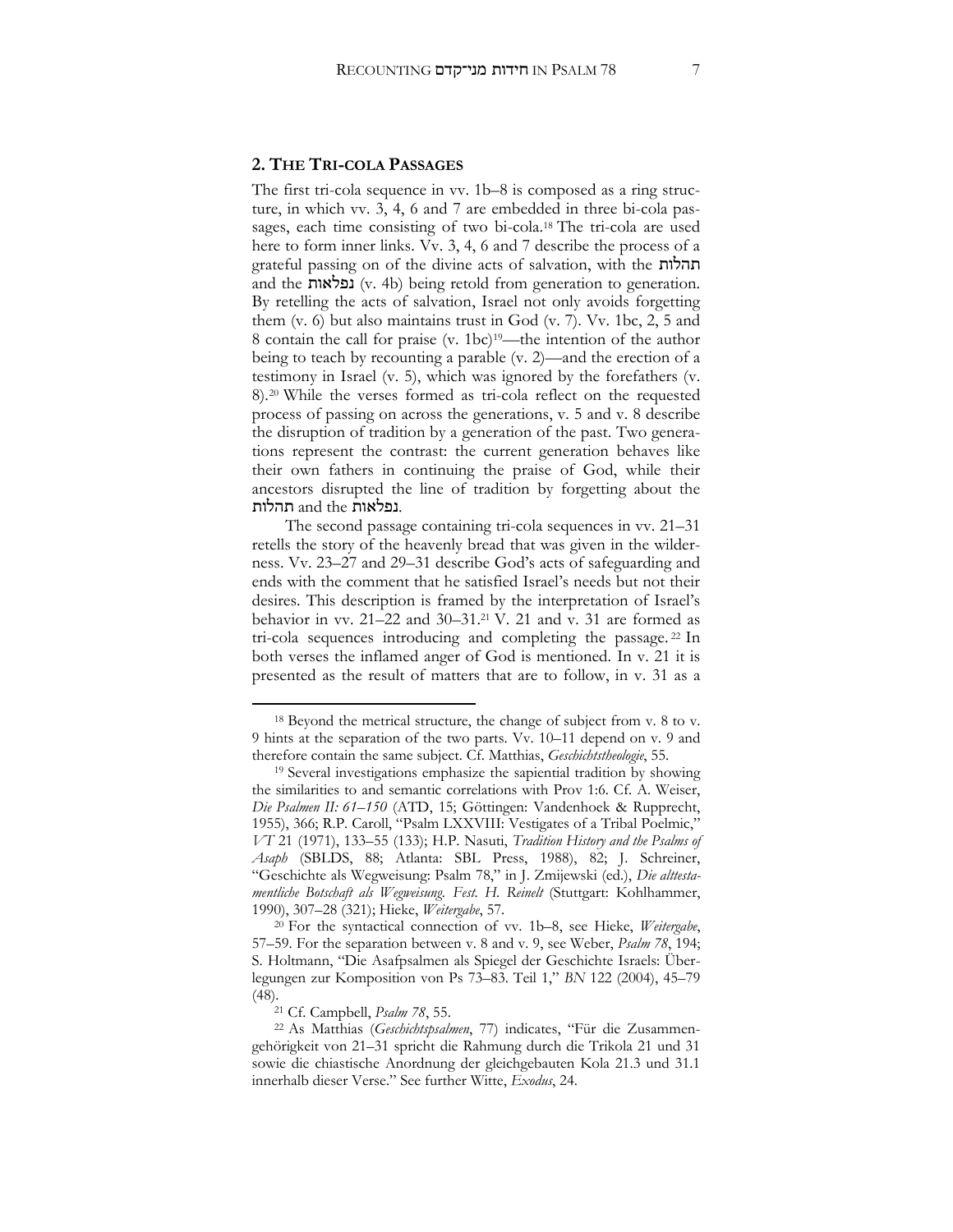result of what happened in the wilderness. V. 22 adds the reason for Israel's behavior; they did not trust in God's acts of salvation (ישועתו). This is a crucial point of divergence from the final statement in v. 29 that Israel's desires were never satisfied. V. 30 repeats the motif of unsatisfied desires and v. 31 portrays the result of this process: God's anger is inflamed and he begins to slay the young Israelites. The close semantic and metrical correlation of v. 21 and v. 31, the inconsistency between vv. 21–22 and v. 29, and finally the textual coherence of v. 21 and v. 22, and of v. 30 and v. 31, are striking arguments in favor of reading these verses as later additions to a song about divine acts of salvation in the wilderness.

The report about the divine judgment against the young Israelites is continued in another passage that contains tri-cola sequences in vv. 32–39. In this passage tri-cola appear twice, each as a single colon. With the insertion of the tri-cola verses the author again shapes a ring structure. The two tri-cola verses express the relationship between God and his people. In v. 34 the author emphasizes that God killed his people when they forgot about him, and that whenever he did so, those who remained would return to him. V. 38a highlights God's mercy in forgiving the sins of Israel and ceasing the killing of his people. V. 34 and v. 38a mark turning points in the relationship between God and Israel. At the beginning God judged his people for forgetting about him, but after they had returned and deserted again he ceased to judge and instead acted in mercy.

The structure of the third tri-cola sequence in vv. 44–55 differs from all other passages with regard to its content. While these two tri-cola sequences include a turning point in the relationship between the generations (vv. 1b–8) and between God and Israel (vv. 32–38), this passage describes the fall of Egypt prior to the arrival of the Israelites at Mount Sinai. Although the option for the Israelites to change their behavior is included in the first two tricola sequences, this possibility never existed for Egypt. This is expressed by the reduced length of the second part of the third tricola sequence. As in vv. 21–27 and 29–31, the reflective passages appear as later additions to a former song about God's acts of salvation towards the exodus generation.

#### **3. STRUCTURE OF THE PSALM**

In addition to the three tri-cola sequences, another correlation appears. Vv. 9–12 and 40–43 introduce the two parts that present God's acts of salvation for Israel. The introductory passages are connected by the keywords מצרים and ־צען שדהׂ as locations of God's נפלאות in vv. 12 and 43. A description of God's acts follows in both cases. The passages serve as an introduction to the psalter's presentation of history and, similar to the parts that contain tri-cola sequences, they offer a reflection on that history.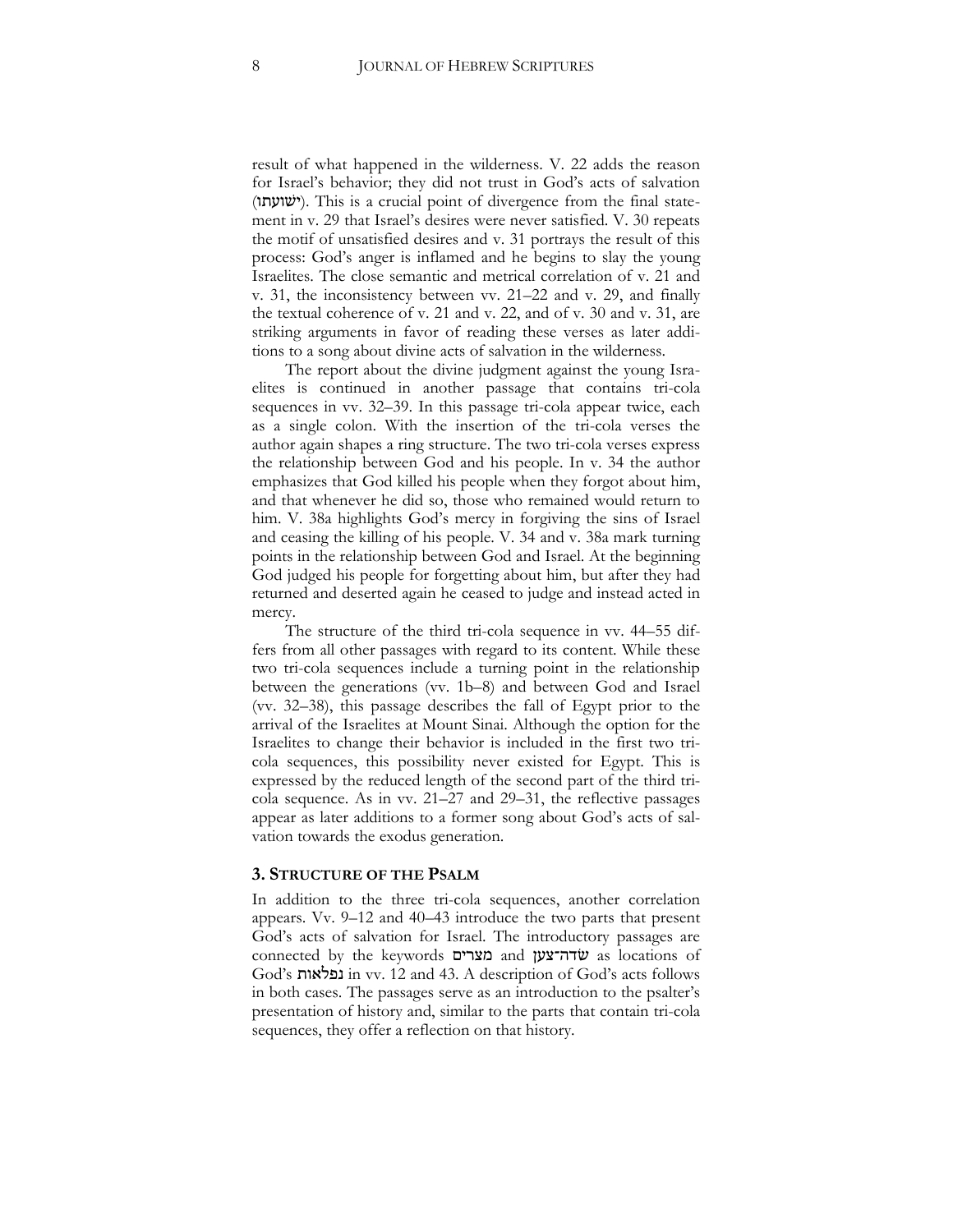The identification of these six units reveals the structure of the psalm, as outlined in the overview below. The units identified are printed in italics:

| v. 1a                           | Headline                  |                                                      |  |  |
|---------------------------------|---------------------------|------------------------------------------------------|--|--|
| $vv. 1b - 8$                    | Introduction of the psalm |                                                      |  |  |
| $vv. 9-39$                      |                           | First part: God's mercy towards Israel in the desert |  |  |
| $vv. 9 - 12$                    |                           | Introduction                                         |  |  |
| $vv. 13-16$                     |                           | God's miracles in the desert                         |  |  |
| $vv. 17 - 20$                   |                           | Israel's demand                                      |  |  |
| $vv. 21 - 31$                   |                           | Israel's faithlessness and God's response            |  |  |
| $vv. 40-67$                     |                           | Second part: God's mercy towards Israel in Egypt     |  |  |
| and his punishment in Palestine |                           |                                                      |  |  |
| $vv. 40 - 43$                   |                           | Introduction                                         |  |  |
| vv. 44–55                       |                           | God's punishment against Egypt and                   |  |  |
|                                 |                           | the deliverance of Israel                            |  |  |
| vv. 56–67                       |                           | God rejects Israel for neglecting                    |  |  |
|                                 |                           | his orders                                           |  |  |
| $vv. 68-72$                     |                           | Third part: the election of Judah, Jerusalem, and    |  |  |
|                                 | the House of David        |                                                      |  |  |
|                                 |                           |                                                      |  |  |

#### **4. SEMANTIC CORRELATIONS**

 $\overline{a}$ 

In addition to these six passages, another sequence of the psalm contains an interpretation of Israel's behavior that is closely connected to the discussed passages on account of their semantic correlations. In vv. 17–20 the terms מרה), אליון (v. 17), עליון  $(v. 17)$ 17) and נסה) v. 18) appear. מרה" rebellious" is used in v. 8 and v. 40 to designate the sin of the forefathers. נסה" to tempt" appears in v. 41, too. Finally, the old epithet עליון occurs again in v. 35. Due to the epithet and the terms מרה and נסה, vv. 17–20 stand in close connection to v. 56, the first verse of the final passage of the second part. Other semantic correlations exist between vv. 8, 35 and v. 39, namely the use of *לא* זכר as a reason for sinning against God. In vv. 4, 11, 12 and 32 God's acts of salvation are called נפלאות. In addition to these correlations mentioned here, further semantic correlations appear throughout the entire psalm:

<sup>23</sup> Cf. Holtmann (*Asafpsalmen 1*, 53 n. 27), "In literarischer Hinsicht bildet es [חטא] ein Signalwort, welches sofort verdeutlicht, dass es im Fortgang allein um die verfehlte Gottesbeziehung geht."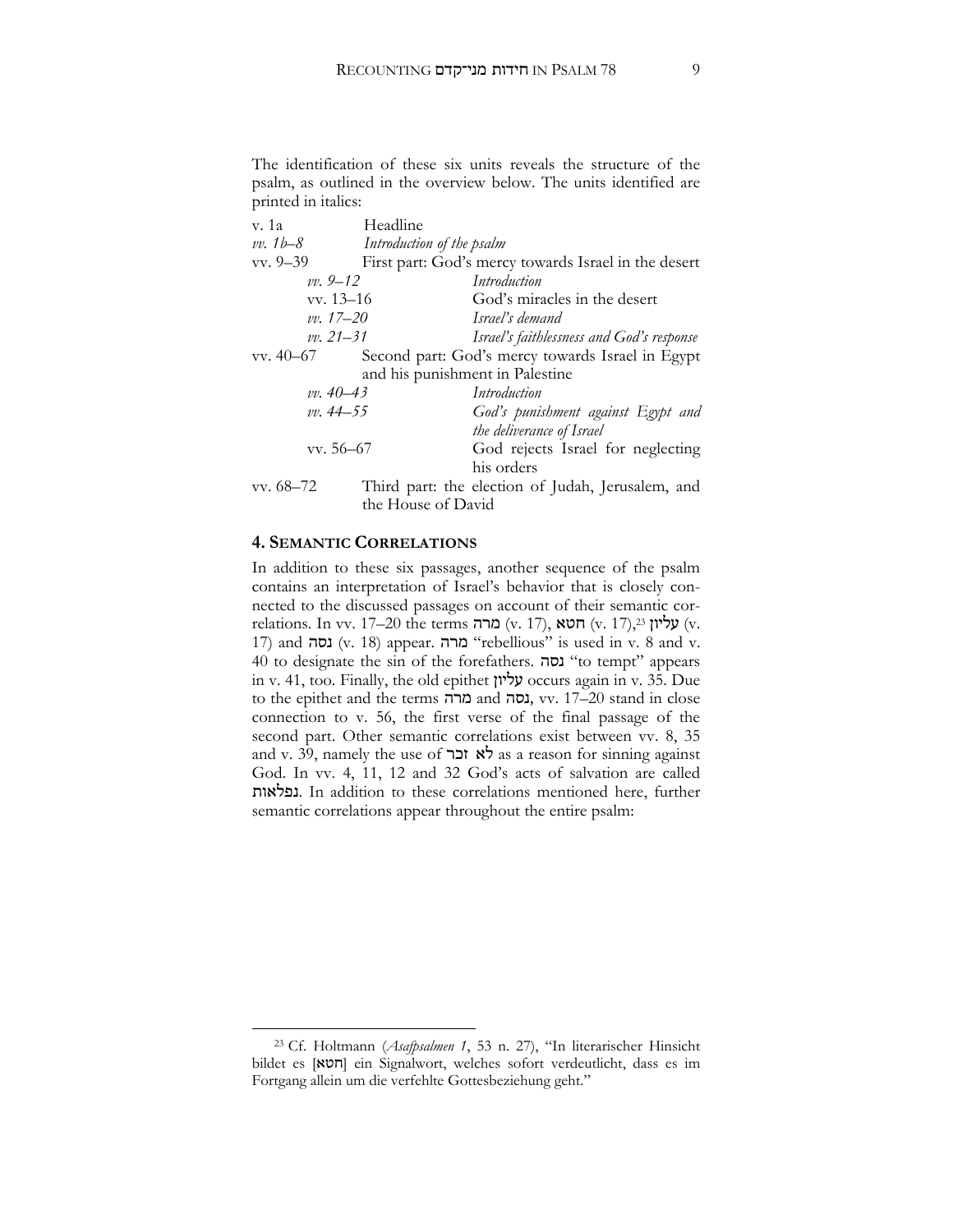|           | מרה | חטא | עליון | נסה | לא זכר | נפלאות | מצרים | שׂדה־צען | ካ× |
|-----------|-----|-----|-------|-----|--------|--------|-------|----------|----|
| $1b-8$    | X   |     |       |     | X      | X      |       |          |    |
| $9 - 12$  |     |     |       |     |        | X      | X     | X        |    |
| $13 - 16$ |     |     |       |     |        |        |       |          |    |
| $17 - 20$ | X   | Χ   | Х     | X   |        |        |       |          |    |
| $21 - 31$ |     |     |       |     |        |        |       |          | X  |
| $32 - 39$ |     |     | X     |     | X      | X      |       |          | X  |
| $40 - 43$ | X   |     |       | Χ   |        |        | Χ     | X        |    |
| $44 - 55$ |     |     |       |     |        |        |       |          | X  |
| $56 - 67$ | X   |     | X     | X   |        |        |       |          |    |
| $68 - 72$ |     |     |       |     |        |        |       |          |    |

*Semantic Correlations by Passage*

The above overview of semantic correlations demonstrates that the passages are indeed closely related to each other on account of their use of keywords, even if the metrical structure differs from sequence to sequence. The multiple occurrences of single words show a close relationship between certain passages. Vv. 1b–8 are closely related to vv. 32–39 through the keywords לא זכר and נפלאות. Both passages identify the failure to remember God's miracles as the sin of the ancestors. As mentioned above, vv. 9–12 and 40–43 are linked by the keywords מצרים and שדה־צעןׂ. Vv. 40–43 and 56–67 remain in a close relationship with all three catchwords occurring in v. 56.<sup>24</sup> Vv. 21–31, 32–39 and 44–55 are connected by the term אף, but its syntactical function varies. While אף occurs as a subject in v. 21 and v. 31, it is used as an object in vv. 38, 49 and 50. In v. 21 אף stands in a *parallelimus membrorum* to YHWH; in v. 31 it appears as a status construct combined with the status absolute יהוה. As an object it is distinguished with a third person singular suffix in reference to God. Finally, the passages vv. 1b–8, 17–20, 40–43 and 56–67 are connected by the word מרה in describing the behavior of Israel towards God.

The coherence created by these semantic correlations, in addition to the distinct metrical structure of the tri-cola sequences of the psalm especially, suggest that the psalm in its final form is a composite, with the tri-cola sequences having been included later as a reflection on the happenings of former times. The introduction of the psalm in vv. 1b–8 is closely related to the passage in vv. 32–

<sup>24</sup> The concentration of keywords in vv. 17, 32, 40*–*42 and 56 leads Gärtner (*Geschichtspsalmen*, 46–49) to call these verses "Scharnierverse."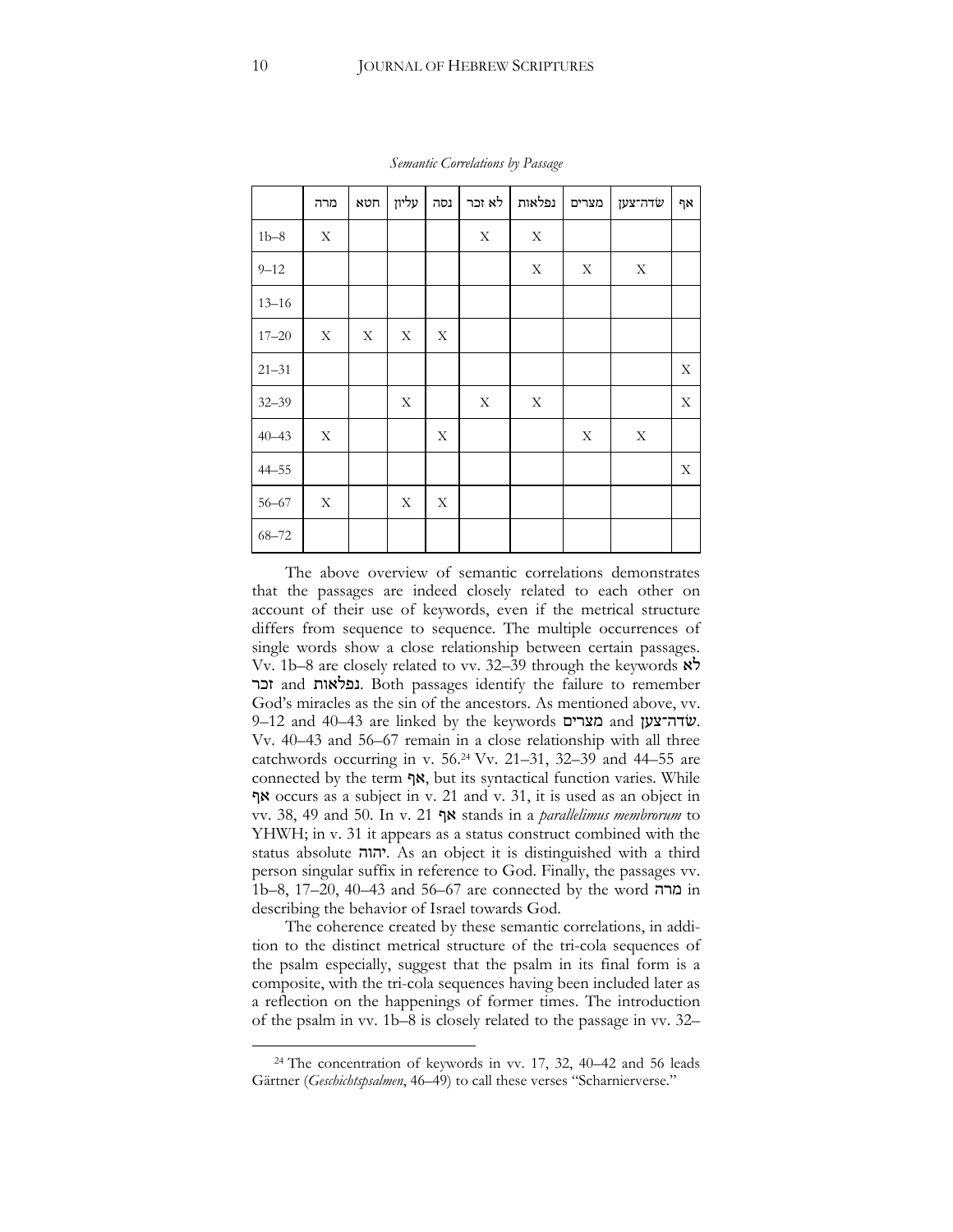39 by its metrical structure and keywords. Both passages contain keywords for the interpretation of Israel's history. The catchword אף is the link to the third passage containing tri-cola sequences in vv. 44–55. Vv. 32–39 evoke the image of God behaving differently towards Israel when compared to his treatment of Egypt. While his anger flares up against Israel just for a short moment before it subsides, it burns mercilessly against Egypt. V. 31 presents God's anger as having caused the death of the leaders of Israel, but it is reduced to only a passing flare of anger in vv. 32–39. Lastly, the contrast between God's actions towards Israel and towards Egypt is established by vv. 49–50 and 54–55, which qualify God's punishment against Egypt and his acts towards Israel.

Since vv. 44–48 and 51–53 describe the plagues and the exodus in the terms of the narrative of Exodus, vv. 49–50 and 54–55 offer the reasons for God's historical actions. The difference between Israel and Egypt, as seen through the plague and exodus traditions, is expanded in the reflection on history, so as to explain the reason for God's behavior towards both groups. Whereas his anger flares up against Israel just for a while, Egypt is punished without mercy.

Finally, both the metrical and syntactical structure and the shared reflection on history in the tri-cola sequences, as signaled by the sharing of keywords, suggest that these are additions to poetic passages about the failures of Israel. The two poetic passages in vv. 13–31 and 44–67 are introduced and connected by vv. 9–12 and 40–43, which are linked by the keywords מצרים and שדה־צעןׂ. From a redaction-critical perspective vv. 1b–8 and 32–39 appear as a closed textual and metrical passage formed by a single redactor.<sup>25</sup> The other reflective parts of the psalm appear as later extensions of older texts. They differ from their context in meter and in the keywords linking them to other verses containing reflective statements. <sup>26</sup> All these redactional constructions seem dependent on one redactor who reflects on history by formulating the introduction in vv. 1b–8 and the reflective passage in vv. 32–39, and finally expanding older poetic passages about God's acts of salvation with the sequences in vv. 21–22, 30–31, 49–50 and 54–55.<sup>27</sup>

<sup>25</sup> Cf. Holtmann (*Asafpsalmen 1*, 64) who writes, "Das Interesse des Verfassers, der gemäß seiner 'Vorrede' in V. 1b–8 durch seine Geschichtsdarstellung lehren will, wird besonders in V. 32–39 deutlich." See further the comments by M. Millard ("Die 'Mitte des Psalters': Ein möglicher Ansatz einer Theologie der Hebräischen Bibel," in E. Ballhorn and G. Steins (eds.), *Der Bibelkanon in der Bibelauslegung: Methodenreflexionen und Beispielexegesen* [Stuttgart: Kohlhammer, 2007], 252–60 [255]), "In V. 32–39 erreicht Ps 78 die vielleicht größte Reflexionstiefe. Vor allem hier wird Geschichte, wie in V. 1b angekündigt, zur belehrenden Unterweisung, zur Tora."

<sup>26</sup> It is striking that vv. 1b–8 and 32–39 remain in an elevated position because they form the introduction and central part of the psalm respectively. Cf. Füglister, *Psalm LXXXVIII*, 272.

<sup>27</sup> Matthias (*Geschichtstheologie*, 58–69) identifies a sapiential and deuter-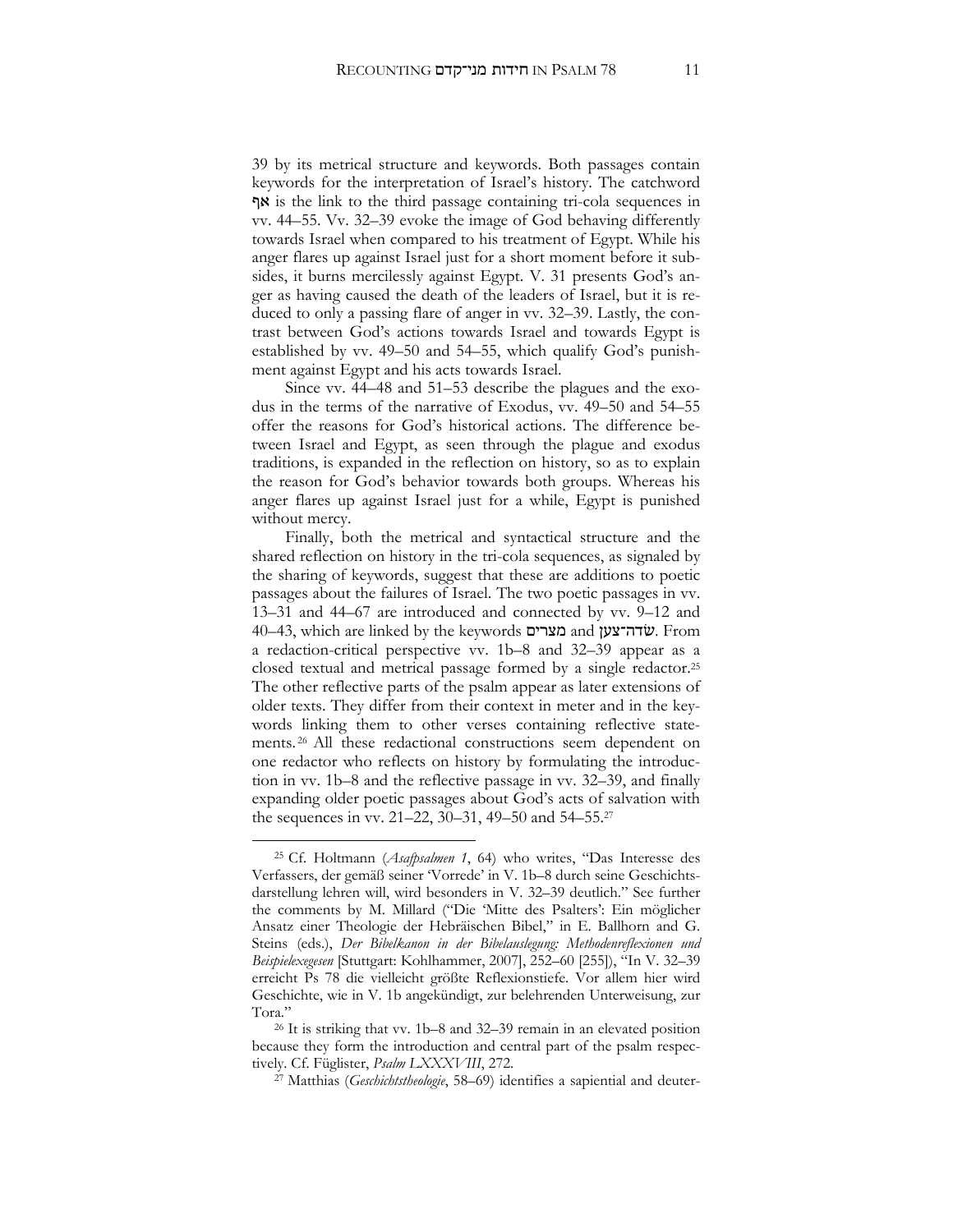Thus the psalm ends with the threefold election of Judah, Jerusalem, and the House of David, and one could presume that the entire psalm intends to promote the southern kingdom by stressing its eternal election. From this perspective, the psalm is a praise of God's actions towards Judah that stresses the error in Israel's behaviour. It is their own fault that they lost their election. And yet, why does the author emphasize in the introduction that the forefathers behaved in a way that was wrong? And why does he call the entire psalm a parable composed of "riddles from former times"? "The 'riddle,' of course, is not immediately accessible. It is not even explicitly stated, but apparently its solution lies in telling the 'story' to those yet to come, a 'story' of Yahweh's wonderful deeds and Israel's failures." <sup>28</sup> Following the composition of the psalm, which has been outlined above, the author combines traditional poetic passages—and the plural חידות suggests that he used several former independent poetic passages—with his own interpretation by adding the tri-cola sequences. With this addition he does what he announced: he presents "riddles from former times." In interpreting history, the redactor uses the motif of God's flaring anger to offer an interpretation of history that is focused on how God reacts to the behavior of his people. In the end, these are not riddles, since the consequences have already happened in Israel's history. Yet, as he mentions in the introduction, he uses stories from ancient times as משׁל" parable." "This means that . . . history is considered from a functional perspective so that history, as a 'parable,' has a paradigmatic function for the present. Insofar as it presents 'mysteries,' it demands constant reflection."<sup>29</sup> To solve the riddle—what the riddles are about—the actual situation of the psalmist needs to be explained. Therefore, two things need to be asked in order to reveal the author's intention: 1) what is the literary function of the psalm within the Psalms of Asaph, and 2) what is its social function in the historical situation of the author?

<sup>28</sup> Tate, *Psalms 51–100*, 288.

1

onomistic use of language in Ps 78. The only sections in which this language is not present are vv. 12–16, 44–48 and 51–55. "Das läßt sich damit erklären, daß der Psalmist hier Traditionsgut unverändert aufnimmt" (ibid., 69). Even if a distinction between sapiential and deuteronomistic passages of the psalm is ultimately untenable, Matthias confirms the thesis that Ps 78 contains older passages upon which a later redactor has commented by inserting sequences that reflect on history. On the assumed deuteronomistic influence, cf. Campbell, *Psalm 78*, 52; Füglister, *Psalm LXXXVIII*, 286–93; Holtmann, *Asafpsalmen 1*, 50–52.

<sup>29</sup> Witte, *Exodus*, 26. See further Campbell, *Psalm 78*, 78; K. Seybold, *Die Psalmen* (HAT, I/15; Tübingen: Mohr Siebeck, 1996), 308; Weber, *Psalm 78*, 193; B. Weber, "Psalm 78 als 'Mitte' des Psalters?—ein Versuch," *Bib* 88 (2007), 305–25. As suggested by Weber ("Psalm 78 als 'Mitte' des Psalters?," 316), "Rätselrede sind die Gerichtsschilderungen und -deutungen insofern, als ihr Erstsinn reaktualisierend auf hintergründige Neudeutung(en) hin geöffnet warden."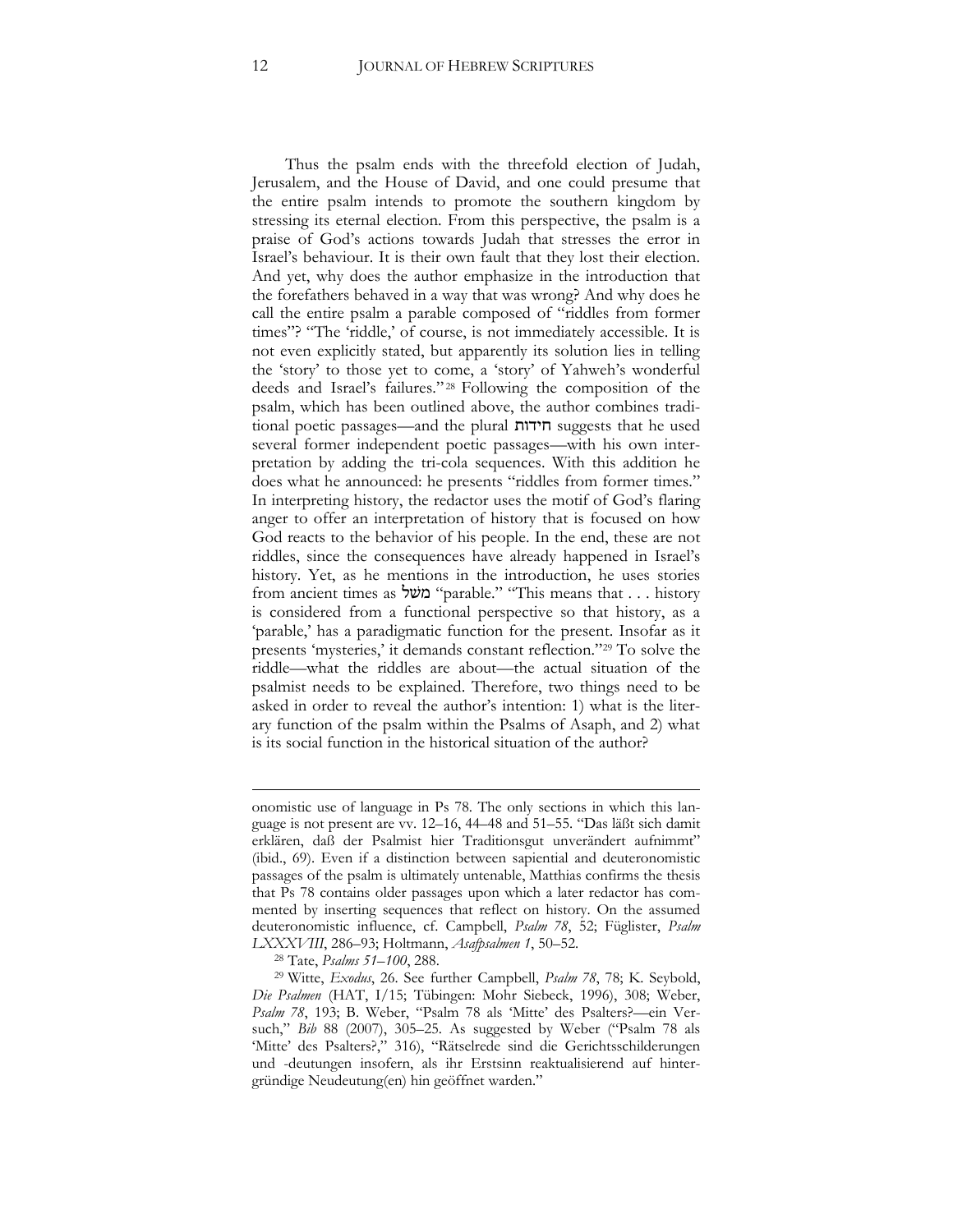#### **5. THE LITERARY FUNCTION OF PSALM 78**

When seeking to understand the literary function of Ps 78, one needs to investigate the structure of the Psalms of Asaph—the group of psalms that appear as a separate collection within the book of Psalms due to their dedication לאסף. Ps 73–83 constitute a well-planned composition, in which sapiential reflection (Ps 73 and 78), portrayal of divine judgment (Ps 75, 76, 81 and 82) and lamentations (Ps 74, 77, 79, 80 and 83) alternate.<sup>30</sup>

The entire collection is connected by a thematic thread, which can be seen in the framing psalms, Ps 73 and Ps 83. Ps 73 highlights the divine goodness that is directed towards Israel (v. 1b, טוב לישראל) and towards those who have a pure heart (v. 1b, לברי לבב ) despite the prosperity of the wicked (v. 3) and daily discomfort for the psalmist in particular (v. 14). While the author of Ps 73 describes his practice of blessing God under the depicted circumstances, in Ps 83 he prays for God to destroy all of his enemies (Ps 83:10-18). Ps 73 and Ps 83 express the need for the psalmist to overcome his present circumstances. This thematic thread raises the question of why the psalmist still trusts in God even if the experiences of his lifetime are unfavorable and he has to suffer a vast number of misfortunes.

In Ps 73:28 the psalmist ends his reflection on his life with the announcement that he will proclaim the acts of God, both those of the present time and also of former times. This is what he goes on to demonstrate in the psalms that follow. The Asaphitic psalter alternates lamentations towards God, pleading that he remember (Ps 74:2; 80:2) and shelter (Ps 79:9; 80:3) his community as well as judge the wicked (Ps  $74:22-23$ ;  $79:6$ ,  $12$ ;  $83:10-18$ ), with the call to the community to praise God by giving thanks (Ps 75:2), and to remember and proclaim his previous acts (Ps 73:28; 78:6-7). The outline and quotations provided above show that the call to judge the wicked frames the Psalms of Asaph (Ps  $73:3-12$ , the prosperity for the wicked; Ps  $83:10-18$ , the judgment of the wicked) whereas the call to remember God's actions towards Israel appears in the center of the composition.

The meaning of history for the Asaphitic psalter is already expressed by his announcement that he will proclaim God's acts so as to give him praise (Ps 73:28). In the lines that follow, history is used in a twofold manner:  $Ps 74:12-17$  is formulated as a hymn, in which God's actions in Egypt and the wilderness are combined with the mythical image of the defeat of Leviathan to describe divine kingship. This means that God's acts of salvation towards Israel have become characteristic of his divinity. The decision to resort to mythical narrative shows that the mythical story is also considered to be part of history, and that such historical acts justify the reign of God and his adoration. <sup>31</sup> As part of the psalmist's in-

 $\ddot{\phantom{a}}$ 

<sup>30</sup> Cf. Holtmann, *Asafpsalmen 1*, 45.

<sup>31</sup> Cf. Holtmann, *Asafpsalmen I*, 69. See also the remarks of Gärtner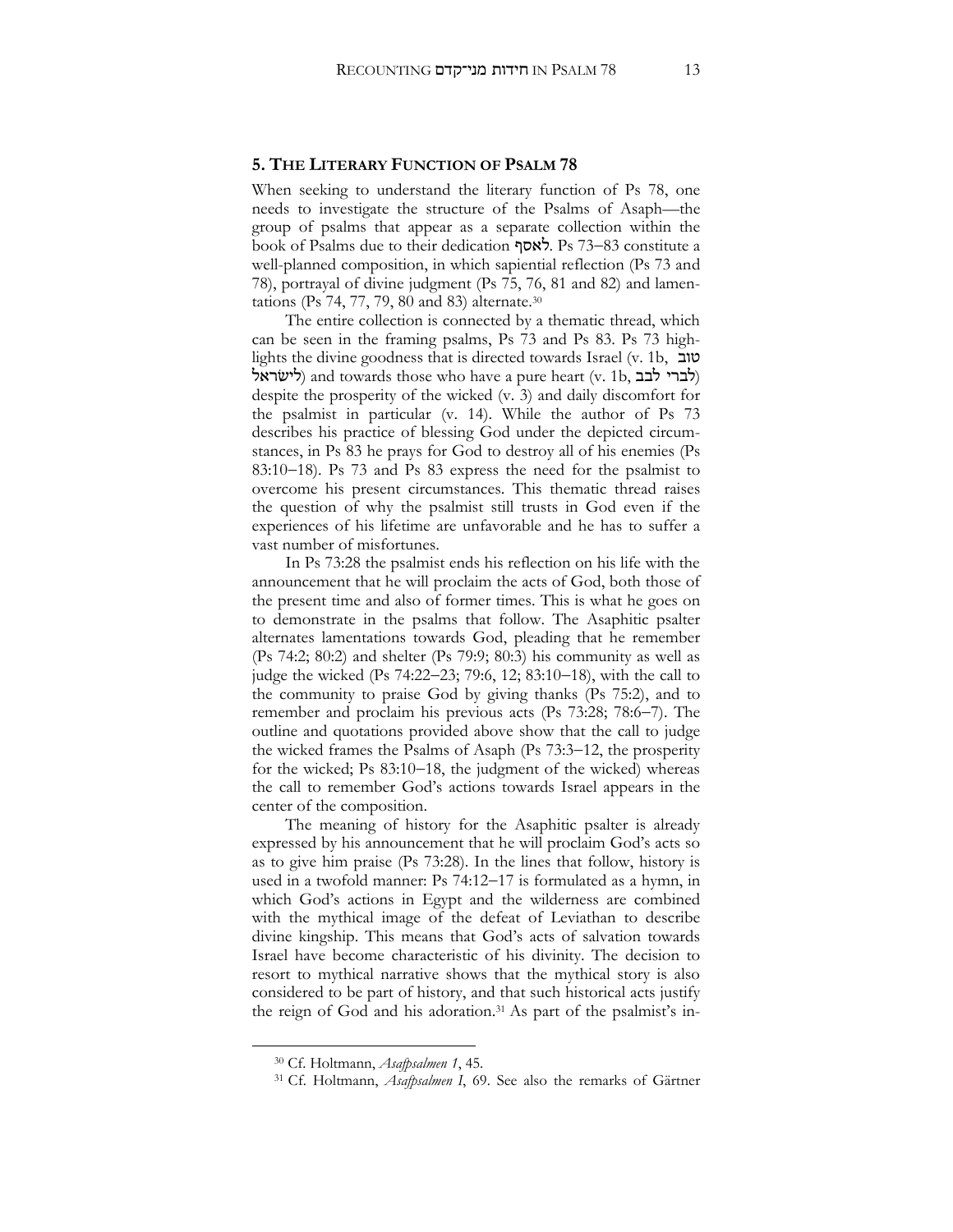sistence that one should proclaim divine acts even if the believer lives in deplorable conditions and the wicked in prosperity, he suggests that characterizing God on account of his previous acts enables the believer to trust in a renewal of divine salvation in the present time. In other words, history and myth are used in the same way so as to explain God's divinity to the community.<sup>32</sup>

The psalmist resorts to history a second time in Ps 77–80. However, before describing the function of history in this section of the Psalms of Asaph, the relationship between these psalms needs to be investigated. As B. Weber showed in his study on Ps 77, there are several correlations between Ps 77 and Ps 78. <sup>33</sup> Semantic links occur in Ps 77:6, 12 and Ps 78:2 (קדם), Ps 77:4, 7, 12 and Ps 78:35, 39, 42 (זכר), Ps 77:10, 17 and Ps 78:21, 31, 38, 49 (אף(, Ps 77:11 and Ps 78:17, 35, 56 (עליון(, Ps 77:12, 15 and Ps 78:4, 11, 32 (גאל), and Ps 77:16 and Ps 78:35 (גאל). What is more, thematic connections are made by referring to the crossing of the sea during the exodus (Ps 77:20; 78:53), although the reference to what exactly happened at the sea are different, in so far as Ps 77 stresses Israel's crossing of the sea while Ps 78:53 emphasizes the drowning of the Egyptians. Taking into account that most of the semantic links that appear in Ps 78 are to passages which were identified as reflective, one should presume that the intention of the composer was also to relate Ps 78 to Ps 77.

Ps 77 is the lament of a single person complaining about his situation and his sense that God's mercy is no longer apparent. As Weber pointed out, the author of Ps 77 does not accentuate the guilt of the people, even though the topic will be raised imminently. The open ending of Ps 77 invites the reader to continue reading into Ps 78, and in this psalm the question of guilt is answered in the story of Israel mourning in the wilderness and worshipping other gods.<sup>34</sup> Finally, the fact that the central aim of Ps 77 and Ps 78 is to stress the rejection of the Ephraimites and Shilo and the election of Judah, Jerusalem, and the House of David strongly suggests that the two psalms originated in the late eighth or early seventh century.<sup>35</sup> However, this dating does not take into account that the

- <sup>34</sup> Cf. Gärtner, *Geschichtspsalmen*, 108.
- <sup>35</sup> Cf. the decision of Weber (*Psalm 78*, 212) to date the origin of Ps 77

**.** 

<sup>(</sup>*Geschichtspsalmen*, 118), "Dies spielt indirekt auf die Rettungstat Jhwhs am Schilfmeer an (vgl. Ex 14,16.21; Ps 78,13.15), so dass die Herrschaft Jhwhs über die chaotischen Wasser in eine heilsgeschichtliche Perspektive transformiert wird. In seinem paradigmatischen Geschichtshandeln erfahren die Beter auf diese Weise Jhwh als den Herrn der Wasser."

<sup>32</sup> Gärtner (*Geschichtspsalmen*, 120) highlights the importance of proclaiming the deity's reign in shaping the expectation of the reader, insisting, "Diese in der kosmischen Ordnung sichtbar werdende Präsenz Jhwhs begründet die Hoffnung der Beter auf sein erneutes Eingreifen in die geschichtlichen Abläufe des Volkes."

<sup>33</sup> Cf. B. Weber, *Ps 77 und sein Umfeld: Eine poetologische Studie* (BBB, 103; Weinheim: Beltz Athenäum 1995), 288–89; Hossfeld and Zenger, *Psalmen 51–100*, 430.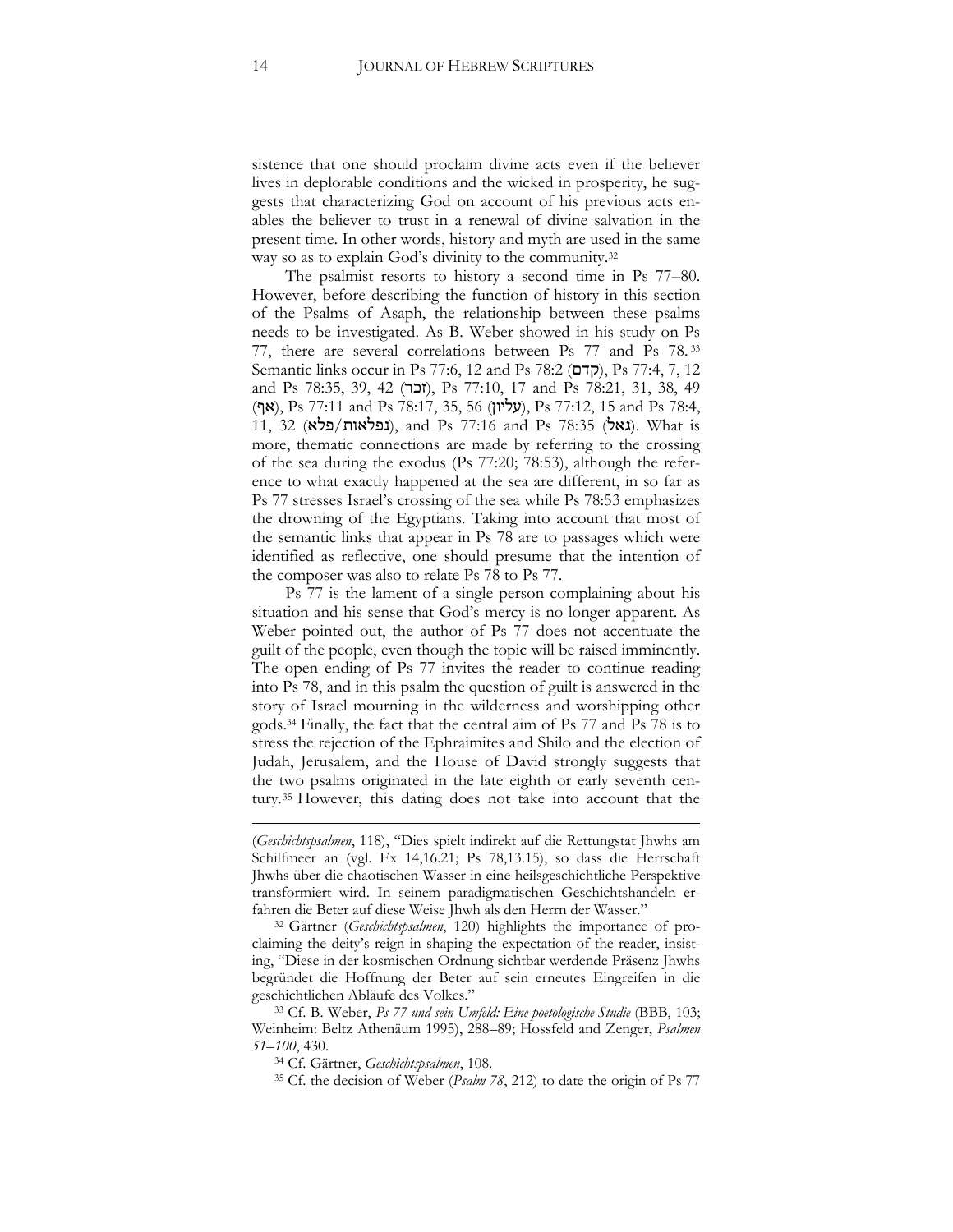illustrated process of rejection and election does not contain any riddles.

There is another Psalm of Asaph in addition to Ps 77 that exhibits semantic and motivic similarities to Ps 78, since the image of the flaring anger that appears in the tri-cola sequences as the determining factor of history also occurs in Ps 79. In the passage found vv. 5–9 the psalmist laments the devastation of Jerusalem and asks how long God will continue to be furious.<sup>36</sup> The deity's anger was inflamed (v. 5) because of ראשׁנים עונות" the sins from former times." <sup>37</sup> The community remembers God's miracles and observes his orders, but they ultimately still live with the consequences of their forefathers' guilt. This depicts the situation of the current generation mentioned in Ps 78:1b–8, since they also must live with the guilt of the ancestors and suffer God's anger despite having not caused it. 38. They observe the order to pass on the memory of God's acts of salvation in Israel's primeval times by retelling them in a spirit of praise. The psalmist thus presents a parable composed of "riddles of former times." The text about former times tells the story of Israel losing its election by sinning against God. While the end of Ps 78 highlights the election of Judah, Jerusalem, and the House of David, Ps 79 gives the impression that the audience lives in a very difficult situation. It is obvious that have they lost their election because Jerusalem is devastated by its enemies and still in ashes.<sup>39</sup> They are wondering how their ancestors could have been

**.** 

and Ps 78 to the time of King Hezekiah.

<sup>36</sup> Cf. the comments of Gärtner (*Geschichtspsalmen*, 112), "Die signifikanteste Verbindung zwischen beiden Psalmen ist die Ps 78 und 79 prägende Schuldthematik, die im Zusammenhang mit der Frage nach der Barmherzigkeit Gottes entfaltet wird." Gärtner goes on to mention further aspects connecting Ps 78 and Ps 79. See also Holtmann (*Asafpsalmen*  2, 51–52), who suggests that Jer 7 and Jer 26 stand in the background of Ps  $78:55-72$  and Ps  $79:1-2$ . He also highlights the relationship of Ps  $77$ , 78, and 79, suggesting that,

Der etwas unvermittelt anmutende Hinweis auf die Führung durch Mose und Aaron in Ps 77,21 bildet die Entsprechung zur Erwähnung Davids in Ps 78,70-72. Zeigte nun die Geschichtsdarstellung in Ps 78, dass die Führung durch Mose und Aaron die Israeliten, besonders das Nordreich, offenbar nicht am Abfall hinderte, so könnte Ps 79 das strahlende Bild Davids aus Ps 78 dahingehend kontrastieren, dass auch seine sichere Führung das Südreich nicht am Abfall hinderte. (Ibid.)

<sup>37</sup> Cf. the comments of Hossfeld and Zenger (*Psalmen 51–100*, 431), "Was Ps 78 durchgehend anzeigt, nämlich die Schuld der Väter, wird in Ps 79,8 die 'Schuld der Vorfahren' genannt. Die Schuld der gegenwärtigen Generation wird in Ps 78 nicht behandelt, dagegen in Ps 798f. indiziert." Hossfeld and Zenger also mention several semantic and thematic links between Ps 78 and Ps 79.

<sup>38</sup> Holtmann (*Asafpsalmen 2*, 52), understands Ps 79 as the community's liturgical answer to the monologue in Ps 78.

<sup>39</sup> Cf. Weber (*Mitte*, 318), who identifies the exile as a topic of the third part of the book of Psalms (Ps 73–89).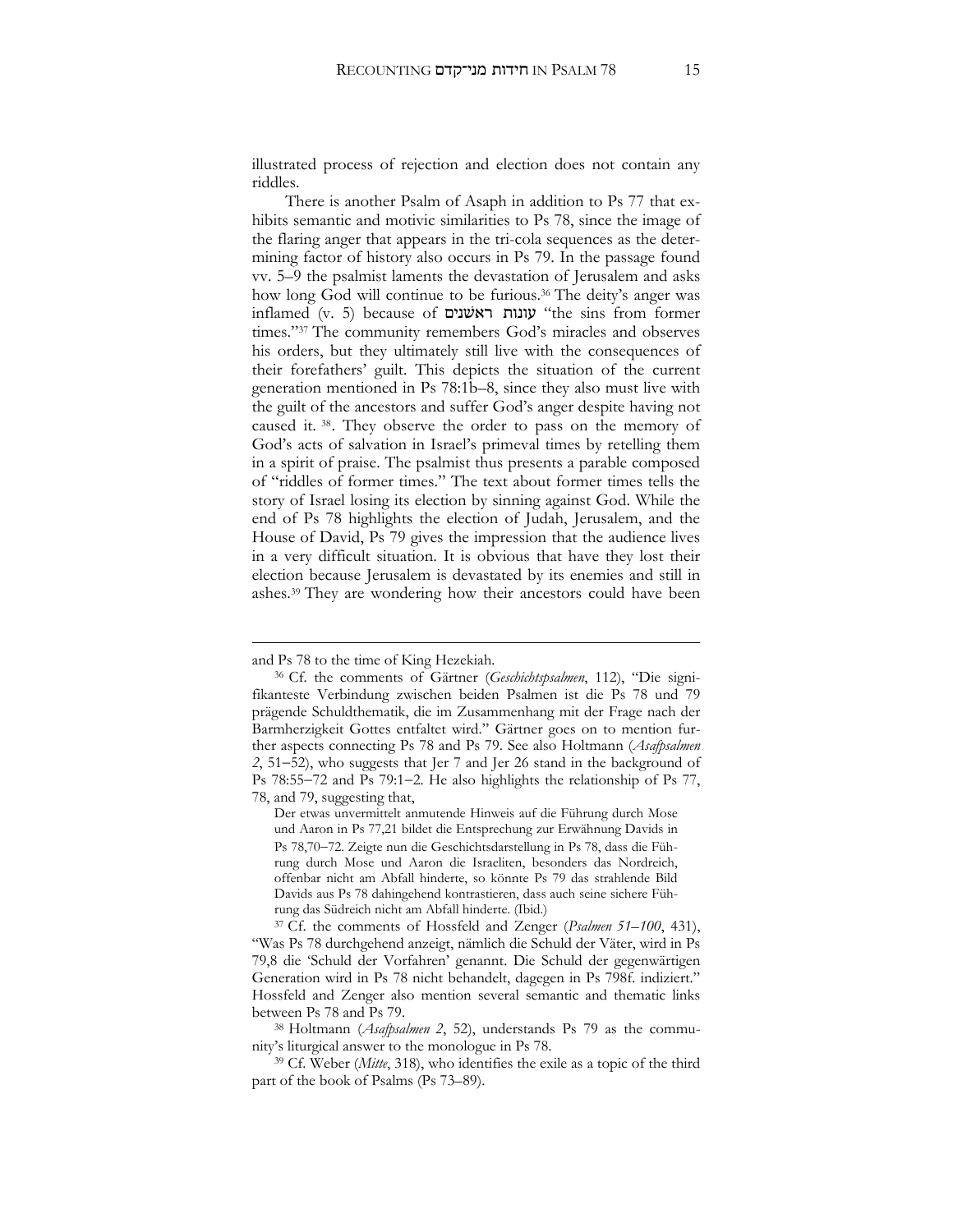so foolish as to have evoked God's anger when they knew about God's punishment against Israel.<sup>40</sup>

The reflection on history continues in Ps 80. The question of how long God will continue to be furious is repeated in v. 5. Unlike Ps 79:5 (לנצח תאנף יהוה עד־מה" How long, YHWH? Will you be angry forever?"), the psalmist formulates the question to read עד־ מתי עשנת ("How long will you smoke?"). Both verses relate to Ps  $74:1a\beta$ .b (למה אלהים זנחת לנצח יעשן אפך בצאן מרעיתך)  $\rm{God,}$ why have you cast us off forever? Why does your anger smoke against the sheep of your pasture?"), <sup>41</sup> by which the switching between praise, lamentation and reflection throughout history is introduced. With the image of God rejecting his people and letting his anger smoke in Ps 74:1, the varying expressions for God being furious against his people in Ps 79:5 and Ps 80:5 are connected within the Psalms of Asaph.

Ps 80 is another lamentation concerning the current situation of the author. It is connected to Ps 78 through the occurrence of the term סוג, which appears in Ps 80:19 and in Ps 78:57 in describing the apostasy of the Ephraimites.<sup>42</sup> Unlike Ps 79, this psalm is dedicated to northern Israel (Ps  $80:2-3$ ). Vv.  $9-12$  describe the divine actions that took place in the wilderness and also in the chosen land, but the psalmist skips over the sins of the people. Instead he asks for salvation by highlighting that his community is worshipping God (v. 5). He emphasizes the call to God, asking that he might let his face shine so that his community might be saved again (see the refrain in vv. 4, 8, 20), as they are currently suffering in deplorable conditions. This plea to let his face shine ends the reflection on history in the Psalms of Asaph. This basically means that Ps 77–80 constitutes a closed unit, in which the fall of Israel and Judah is illustrated. The lamentations in Ps 79 and Ps 80 show that the course of history is used to explain the current situation of the community. The psalmist describes the divine acts towards Israel and Judah as acts of salvation until the divine anger was provoked, and his anger is described as still flaring. When attempting to gain an historical perspective on the question of what the riddles are about, the composition of Ps 77–80 at a first glance provides an answer: both Israel and Judah are still suffering from God's inflamed anger as a result of Israel having misbehaved in the wilderness and in the land, such that God left the sanctuary in Shilo, revoked the election of Israel, and appointed Judah in a threefold way by electing the Judeans, the sanctuary in Jerusalem, and the

 $\ddot{\phantom{a}}$ 

<sup>40</sup> Cf. the remarks of H. Junker ("Die Entstehungszeit des Ps. 78 und des Deuteronomismus," *Bib* 34 (1953), 487–500 [490]), "Diese Väter, vor deren Beispiel der Psalmist seine judäischen Zuhörer warnt, sind offenbar die Väter Judas . . . ."

<sup>41</sup> Cf. Hossfeld and Zenger, *Psalmen 51–100*, 462.

<sup>42</sup> Holtmann (*Asafpsalmen 2*, 55) emphasizes that, "auf der Ebene der Komposition in Ps 80 durchaus ein Bewusstsein für die Verfehlungen vorhanden ist, die dem Untergang vorausgingen."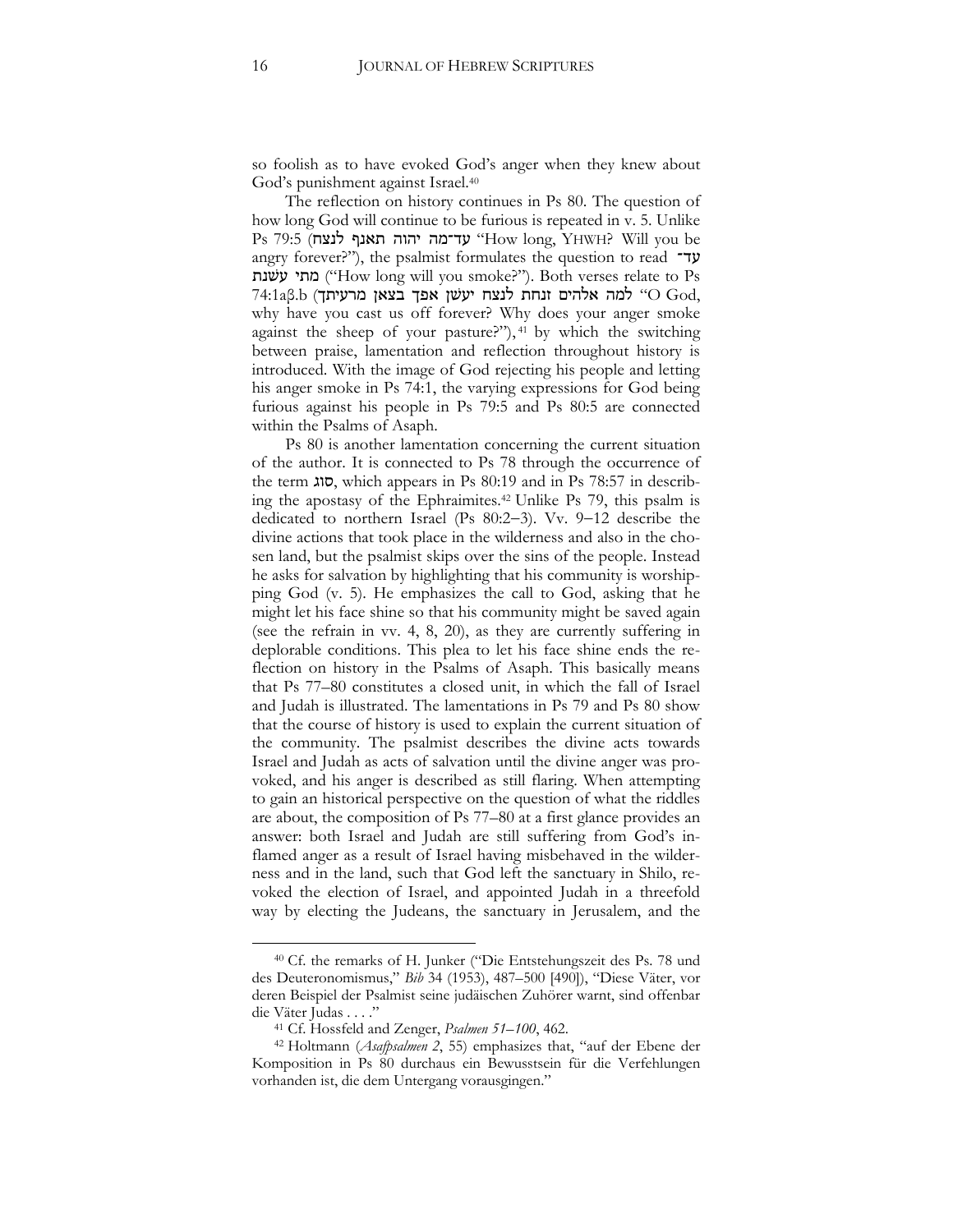Davidic kingship (Ps 78:68-70). Ps 79 presents God as having judged Judah, with the result that the country and the temple were still lying in ashes. The riddles, then, perform the literary function of encouraging the reader to contemplate the reasons for the fall of Judah. While this is not explicitly stated, it is obvious that the Judeans must have committed the same or similar transgressions as those of the Israelites, since God's flaring anger was provoked. When observed from a historical perspective, the Neo-Babylonian period is not necessarily the time during which the riddles were composed, even though this is the period in which this devastation actually occurred. Therefore, we come, finally, to investigate the social function of the psalm.

#### **6. THE SOCIAL FUNCTION OF PSALM 78**

When investigating the social function of Ps 78, one needs to describe in more detail the community to which the psalmist refers in vv. 1b–8. The group is referred to as a generation that trusts in God and observes his orders (v. 7).<sup>43</sup> They are not like their fathers, a defiant and rebellious generation (v. 8). One could assume that the psalmist is talking about the generation living in the wilderness or the inhabitants of Ephraim while God settled in Shilo. And yet we learn from the end of the psalm that the Ephraimites were condemned (v. 67) and lost their election, with no remaining hope for mercy. The testimony erected in Israel, however, still survives to guide the coming generations in awareness of God's miracles for his people.

The description of this group and the meaning of the preserved tradition are strikingly similar to the image of Israel and the function of history preserved in Deut 31.<sup>44</sup> This chapter contains at least three layers. The first in vv. 1–8 anticipates Moses' death and Joshua's appointment. The second layer, which is of particular interest for the examination of Ps 78, consists of vv. 9–13, 16–22 and 24–27, and relates Moses' act of writing down the divine law and providing insight into what will happen in the future. <sup>45</sup> God expects his people to break the law of the covenant and to worship other deities. While this generation will be exterminated, the book of the law will be preserved for coming generations, who will probably learn from the history of their ancestors. In Deut 31 several keywords occur that are also found in Ps 78:1b–8:

A. The correlation between the current audience and the group which experienced the exodus is expressed as a father-son relationship (אבות in Deut 31:20 and Ps 78:3, 5, 8).

 $\ddot{\phantom{a}}$ 

<sup>43</sup> Holtmann (*Asafpsalmen 1*, 48) suggests, "In V. 7a wir das eigentliche Ziel dieser Weitergabe in dem Vertrauen (כסל) auf Jhwh gesehen."

<sup>44</sup> For the parallel cf. Witte, *Exodus*, 25.

<sup>45</sup> The third layer is a redactional addition in vv. 14–15, 23 and 28–30, which is dependant on the second layer.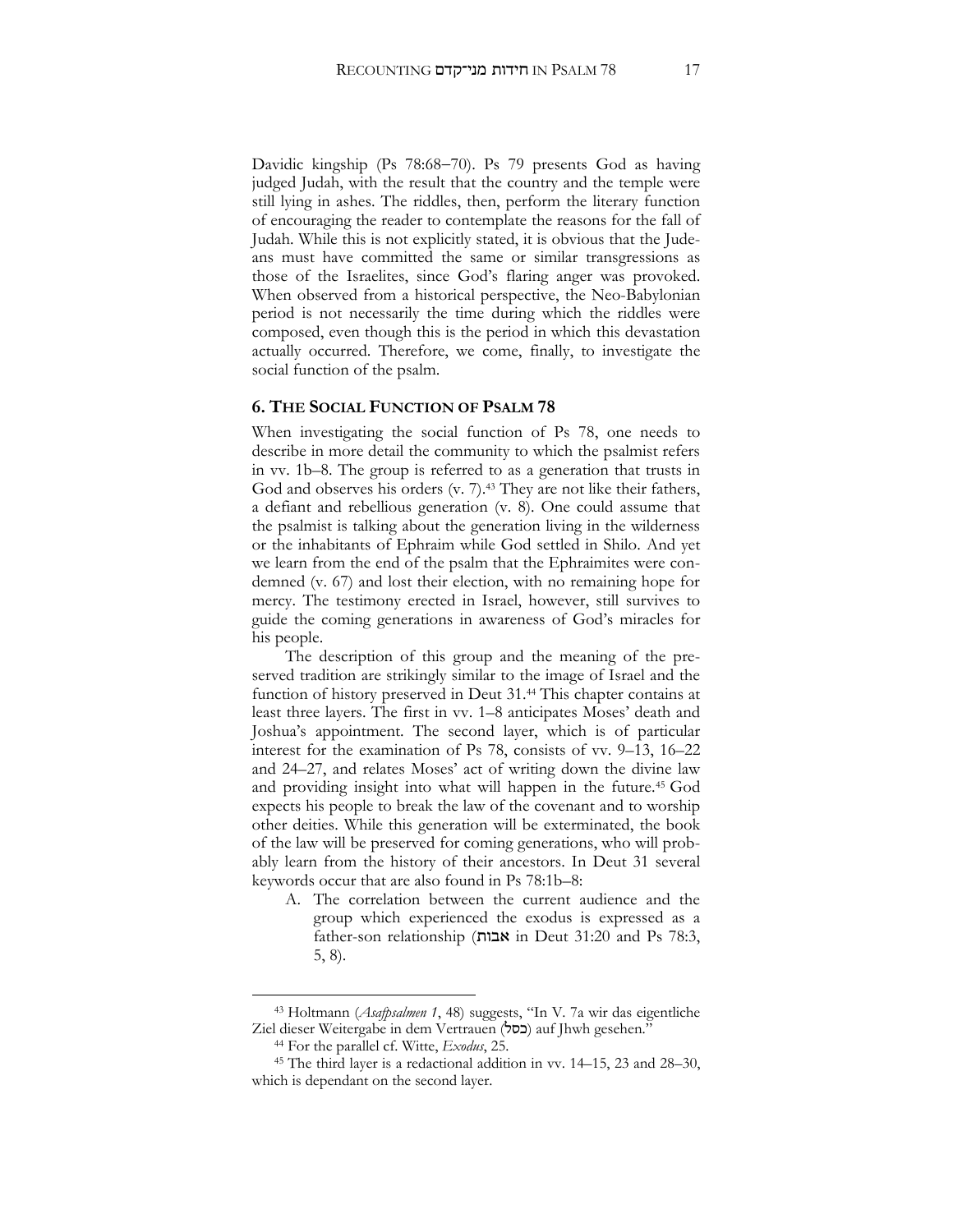- B. Deut 31:20 announces the entry of the current generation into the Promised Land. In the context of Deut 31 it means the return to the land after the devastation of the people by God's flaring anger (v. 17), an image that is used as an expression of God's punishment in Ps 78 several times, especially in vv. 21, 31, 38 and 50. Deut 31:12– 13 describes the process of acquiring the former traditions.
- C. The priests are called upon to assemble the people every seven years to recite the divine orders. The people shall come, listen (שמע) and understand (ידע) the words of the law. The terms "to listen" (שמע) and "to understand"  $(Y|Y)$  appear in Ps 78:3 to describe the didactical process, too.
- D. The process of hearing and learning differs slightly; while the priests "announce" (נגד) the law, the older generation in Ps 78 passes on the songs of God's acts of salvation through "praise" (ספר *Pi*ʿ*el*). Even if the form diverges, the process of transmission works in the same way: the older generation retells the tradition and the younger generation listens, understands and then becomes a part of the chain of tradition. They shall keep the memory of the divine acts towards his people by not forgetting about them (שׁכח in Deut 31:21 and Ps 78:7).

Given the similar description of divine punishment in both Ps 78 and Deut 31, and the several semantic links between the texts, they obviously refer to the same situation. The audience lives in the time after the divine judgment and is called upon to remember the former traditions (Deut 31:21; Ps 78:7) to avoid further punishment. 46 Finally both texts pursue the same aim, which Markus Witte explains in reference to Ps 78 as the following: "the actual aim of remembering history is to establish trust in God (vv. 7aα, 8b). This trust, in turn, shows itself in a continuous remembrance and keeping of God's commandments (v. 7b)." <sup>47</sup> The semantic equivalences, the similar situation of the group, and the analogous didactical process indicate that the audience addressed in Ps 78 is a group which the author calls upon to remember the former divine acts of salvation and so to put permanent trust in God. The didactical process of remembering and praising the divine acts of salvation—

<sup>46</sup> A further similarity is to be found between Ps 78:1b–8 and Deut 32, in that both texts are formulated as the speech of a single person to God's people (cf. Holtmann, *Asafpsalmen 1*, 47). S. Kreuzer (*Die Frühgeschichte Israels in Bekenntnis und Verkündigung des Alten Testaments* [BZAW, 178; Berlin/New York: de Gruyter, 1988], 236–37) suggests Deut 6:20–25 is referring to the same or a similar situation of the audience (and, in turn, Deut 6:20–25 reflects the same situation as the redactional addition in Deut 31).

<sup>47</sup> Witte, *Exodus*, 28.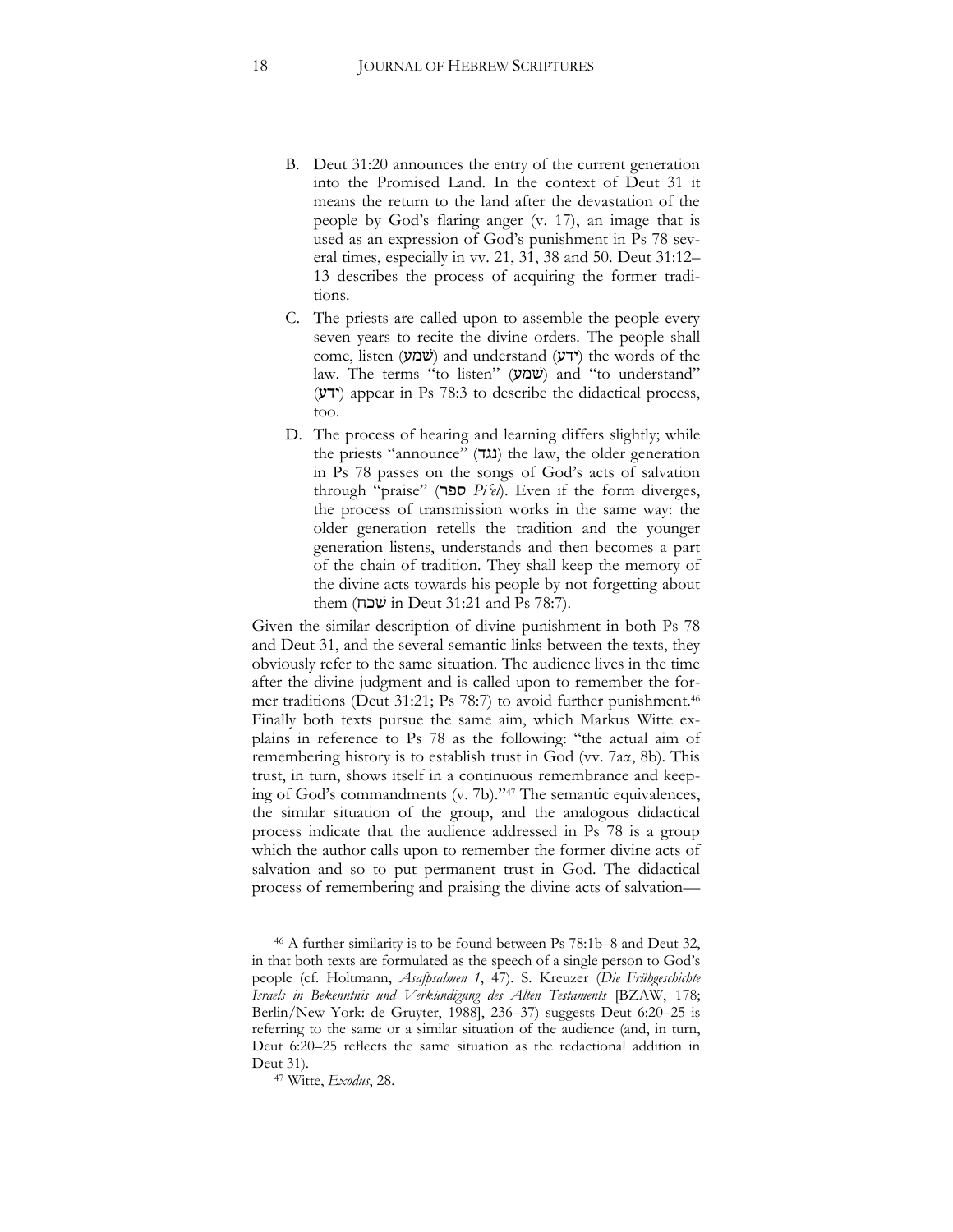expressing one's own faith and inviting the next generation to join the commemorative event—is expressed via the psalmist's call to his audience to listen and understand the "riddles from former times."

The time period during which he addressed his audience remains uncertain; Ps 78 does not give any further information, but we can at least conclude that the psalmist dealt with texts which had to have been known in his era. As former investigations have shown, the author maintains the non-priestly Exodus tradition including the plague story, <sup>48</sup> the meal-tradition in Num 11 and the basic aspects of Deuteronomism.<sup>49</sup> Taking these facts into account, it seems that the author of Ps 78:1b–8 must have worked on the poem in post-exilic times. "Eindeutig haben wir es in den sogenannten Geschichtspsalmen jeweils mit einer *relecture* der Tora (teils auch der Vorderen Propheten) zu tun, wie sie außerhalb des Psalters noch in Neh 9 belegt ist."<sup>50</sup> The literary dependency on various biblical traditions suggests that Ps 78 in its final form was written in later post-exilic times. This basically means that the experience of the devastated sanctuary in Jerusalem expressed in Ps 79 was already a literary motif used to describe unfavourable conditions.

When we return to the framing of the Psalms of Asaph, the meaning of the didactic process becomes clearer. The psalmist is complaining about the circumstances of the present period. He is living among the wicked and has to endure the disparity between the prosperity of the wicked and his own suffering in deplorable conditions. And yet he is keeping his faith, trusting in God, and proclaiming the acts of salvation of former times (Ps 73:23-28). He is one of the few who still remembers God's former actions, and he characterizes God by these actions (Ps  $74:12-17$ ). He laments the defilement and destruction wrought by the wicked upon God's sanctuary (Ps 74:4, 7). In the context of the Psalms of Asaph in their entirety, the riddles take on another meaning. While the psalmist expects to one day see divine judgment brought against

 $\ddot{\phantom{a}}$ 

<sup>48</sup> On the plague account in Ps 78, cf. A.C.C. Lee, "The Context and Function of the Plagues Tradition in Psalm 78," *JSOT* 48 (1990), 83–89. See further E.S. Gerstenberger, *Psalms, Part 2, and Lamentations* (FOTL; Grand Rapids: Eerdmans, 2001), 95.

<sup>49</sup> Cf. Campbell, *Psalm 78*, 64–72, who denies, with good reason, the correlation between Ps 78 and Exod 16. The relationship between Ps 78 and Exod 15 still remains unclear. Gärtner (*Geschichtsspalmen*, 64, 85–89) presupposes the dependence of Ps 78 on Exod 15 since both texts contain semantic links. However, she does not provide any arguments for an assumed dependence. Campbell (*Psalm 78*, 64) and Füglister (*Psalm LXXXVIII*, 284) also refer to semantic links but without the assumption of literary dependence. R.J. Clifford ("In Zion and David a New Beginning: An Interpretation of Psalm 78," in B. Halpern and J.D. Levenson [eds.], *Traditions in Transformation: Turning Points of Biblical Faith. Studies in Honour of F.M. Cross* [Winona Lake: Eisenbrauns, 1981], 121–41 [134–36]) limits the parallels to Ps 78:44–55.

<sup>50</sup> Hartenstein, *Bedeutung*, 335.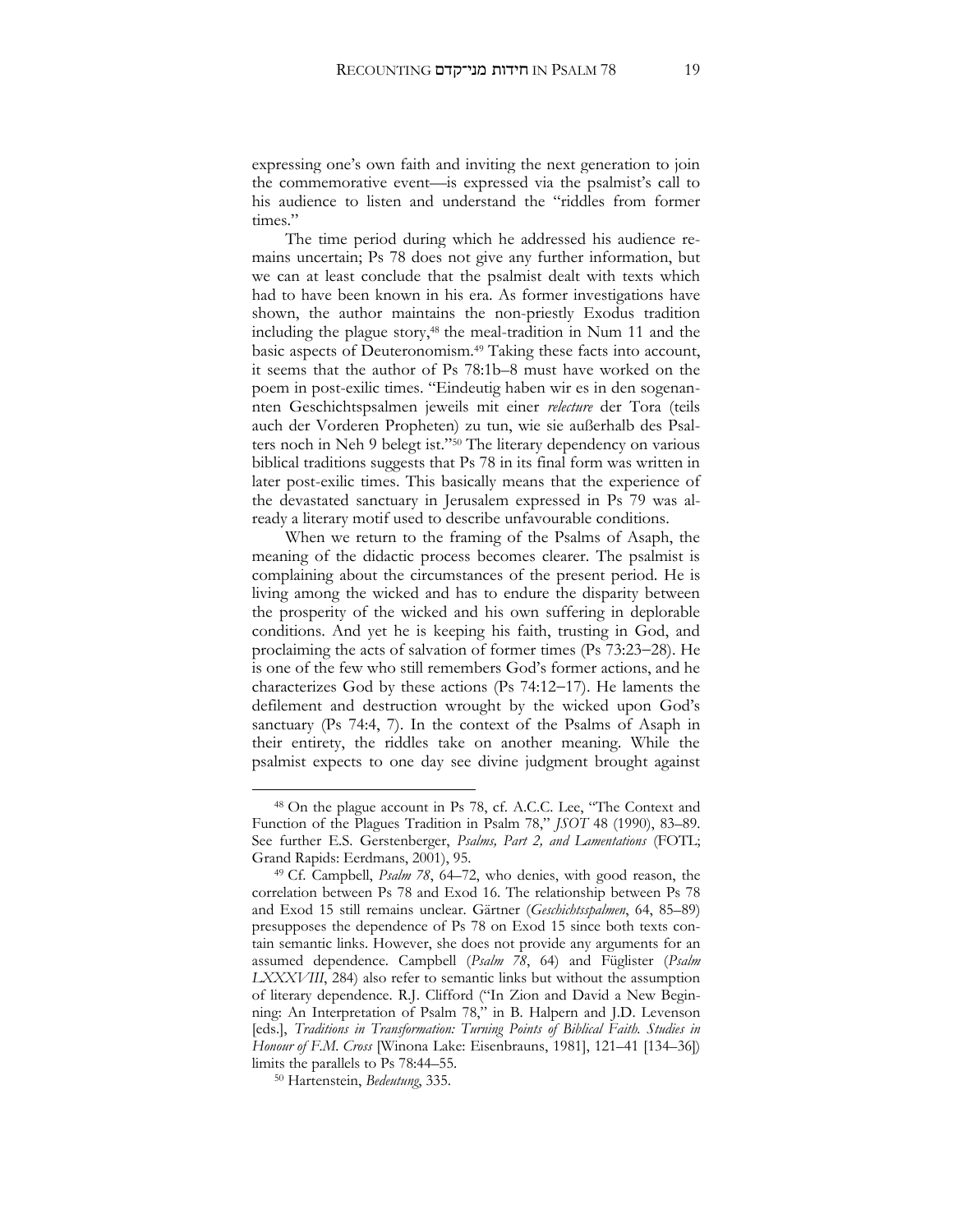the wicked, he warns the community not to give up their belief in God and to continue to proclaim his acts, so as to ensure that the divine anger will flare against the wicked and no longer against the community. In Ps 78 the psalmist does not point to the fall of the northern Israel, nor to the devastation of Jerusalem in Babylonian times. "Geschichte soll mit Geschichte gedeutet werden. Die Vergegenwärtigung der Frühgeschichte (vgl. מני־קדם" aus der Frühzeit," v. 2) dient der Bewältigung der jüngeren Vergangenheit und Gegenwart und bekommt damit eine prophetische Dimension."<sup>51</sup> While history is not necessarily a riddle, it did become one when Judah forgot the divine acts of salvation and behaved in the same way as the Israelites. The history of Israel thus becomes a prototypical event; in much the same way as northern Israel sinned, Judah did so, too. Moreover, such misconduct is being repeated by the wicked in the author's present context. The psalmist wants to inspire his community to reflect on God's history with his people in order to understand the need to join with him in proclaiming God's former acts, and to trust in a renewal of divine salvation.<sup>52</sup> "So, wie Gott damals gehandelt hat, kann er jederzeit wieder handeln: פלא עשה' Wunder wirkend' (Ex 15,11, vgl. Ps 78,12)." <sup>53</sup> In the days of the psalmist, however, he can only hope that God will act like this again.

#### **7. CONCLUSION**

 $\overline{a}$ 

Greenough's intuition that "form follows function," and Gunkel's insight that the function of a text can be explored by describing its form, are still valid. Analyzing the metrical structures and the genres of Ps 78 as expressions of its form, this article describes the function of Ps 78 for its original readership. The psalm is composed of traditional poetic passages and reflecting sequences in which the psalmist calls upon the community to observe the divine orders since the believers are suffering. He wants his audience to understand that the only way to live in God's grace is to remember his former miracles. To remember the former miracles involves having faith that God will resume his former ways of acting once again.

The formation of Ps 78 is explained as a process of citing traditional texts and highlighting them by adding reflective passages. The reflection on God's former acts is formulated in the tri-cola passages. These passages include several keywords, by which Ps 78 is linked to other Psalms of Asaph, especially to Ps 77, 79 and 80. The three tri-cola verses based on former bi–cola (vv. 19, 20a, 71) also serve to relate the depicted occurrences to the Psalms of

<sup>51</sup> Weber, *Mitte*, 316. Further cf. A. Weiser, *Die Psalmen* (ATD, 14–15; Berlin: Vandenhoeck & Ruprecht, 1955), 353.

<sup>52</sup> Cf. Gerstenberger (*Psalms 2*, 93) who insists, "It does not want simply to teach history, but to exemplify present faith in the light of a few historical situations."

<sup>53</sup> Spieckermann, *Heilsgegenwart*, 141–42.